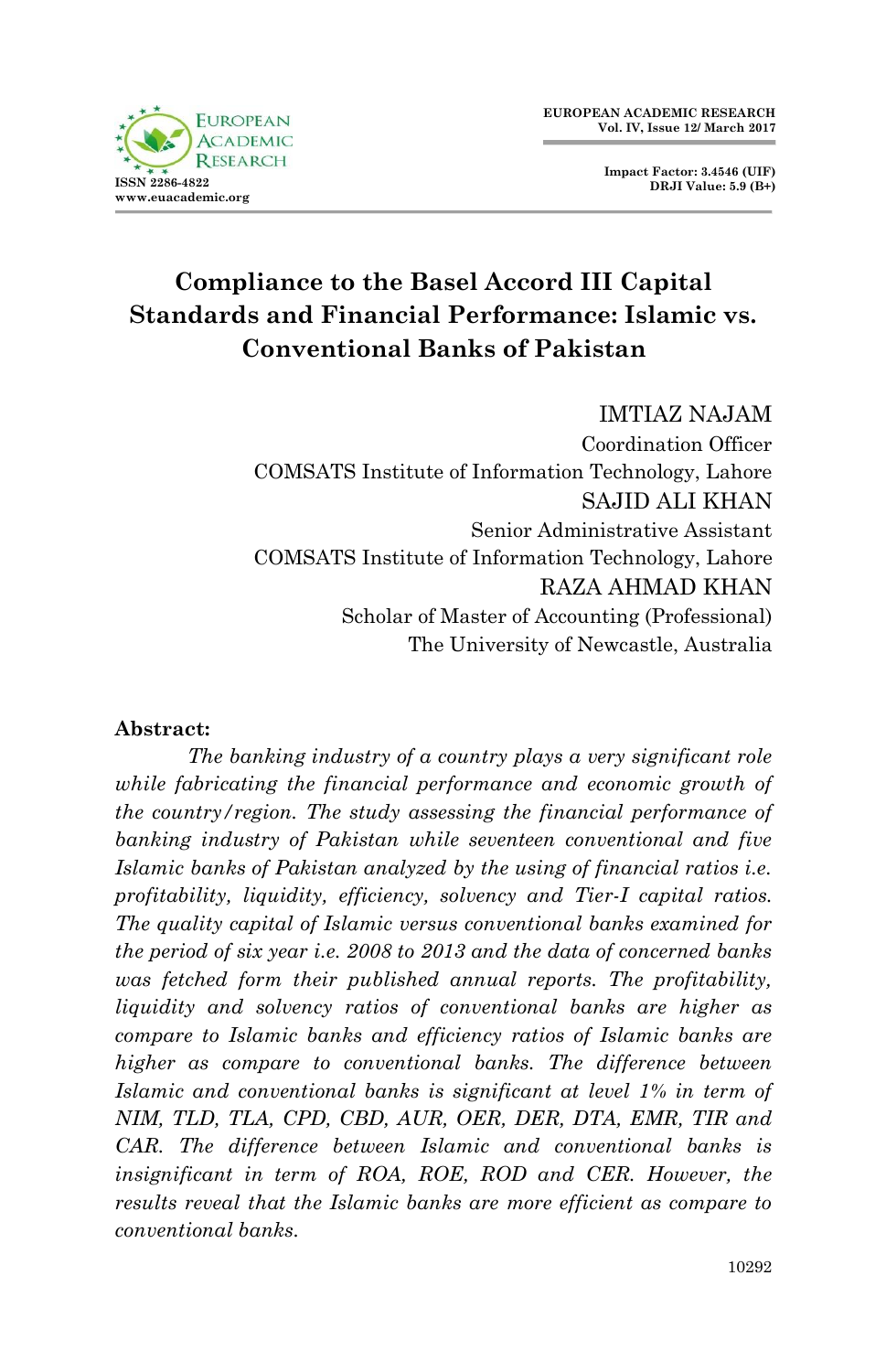**Key words**: Islamic Banks of Pakistan, Conventional Banks of Pakistan, Basel accord III Capital Standards, Financial Ratios and Financial Performance.

# **INTRODUCTION**

The demand of Islamic finance has always been among the Muslim community and they preferred to Islamic financial products and services alternative to conventional finance which conform by the Shariah compliance in the light of the Holy Qur'an and Sunnah. The idea of interest-free banking was introduced by the Shariah (El-Galfy & Khiyar, 2012). At earlier stage, the both conventional and Islamic banking systems adopted parallel but later on the Pakistan become a first country to follow the full fledge Islamic banking system. Stream of Islamic Banking based on Islamic Shariah principles to avoid Interest (Riba/ Usury), Uncertainty (Gharrar), Gambling (Maysir) through establishment of a cooperative bank (Hussain, Ramzan, Ghauri, Akhtar, Naeem, & Ahmad, 2012).

Subprime crises of 2008 gave a wakeup call to the regulators to more develop the system with new and rigorous scrutinizing system. (Alam, 2012). The recent worldwide financial crisis spread better awareness about capital adequacy and Basel accord helps to identifying, analyzing, monitoring, treating and overcome the all kind of risks which are involved into the banking systems (Reyazat, 2013).

The financial performance of banking industry of Pakistan examined in this study wherein conventional and Islamic banks of Pakistan were analyzed by using financial ratios. The comparison between the both types of banks is main purpose of this study because the Islamic banking sector is growing and attracting worldwide.

In this study the twenty-two banks of Pakistan were analyzed for the period of six years wherein the seventeen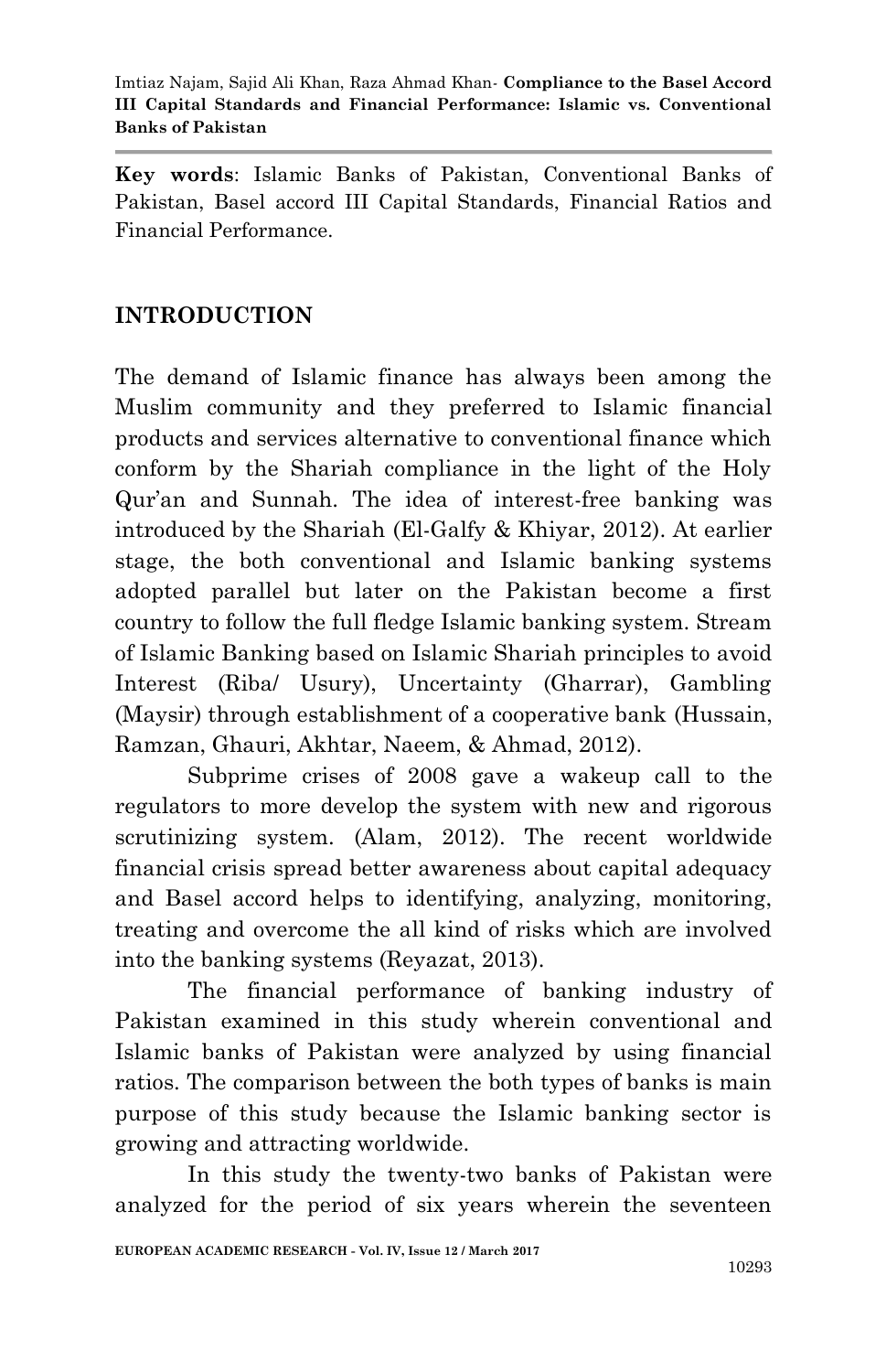conventional banks and five Islamic banks. By the using of financial ratios i.e. profitability, liquidity, solvency and efficiency ratios were examined to identify that which type of banks performing better. It is also identify that which type of banks comply and working on the requirement of Basel accord III capital standards during the study period 2008 to 2013.

Some of following elements are distinguished in Islamic finance and Islamic banking as well, the prohibition of interest, free from uncertainty, money must be used, forward contract not dealt in consumable products, contracts should not be harmful for any party, both the parties have equal rights to breach and comply the contract, contract should not signed for any prohibited product and services e.g. alcohol, tobacco, gambling, sensual entertainment and pork products etc.

Actually Islamic finance is based on trading system under the Shariah principles. The main products or financing techniques of Islamic banking are Musharakah, Mudharabah, Murabaha and Ijarah. Islamic banking follows the Accounting and Auditing Organization in Islamic Financial Institutions (AAOIFI), according to its standard number five the profit distribution ratio and rules among the Islamic bank and investors must be disclosed and assets of Islamic financial institutions are different therefore, it's difficult to implement the Basel Accords on Islamic financial institutions as compare to conventional banks (Hussain, Ramzan, Ghauri, Akhtar, Naeem, & Ahmad, 2012) & (Kahf, 2005).

The Basel Committee on Banking Supervision (BCBS) has launched the Basel accord I in 1988 with the minimum 8% capital is the basic requirement of the credit risk by the Basel accord for all financial institutions. Basel accord I couldn't fulfill the requirements to monitor the risk of financial institution especially operational risk and no longer applicable and approximately after 10 years Basel accord faced lot of changes and weakness in various aspects, keeping in these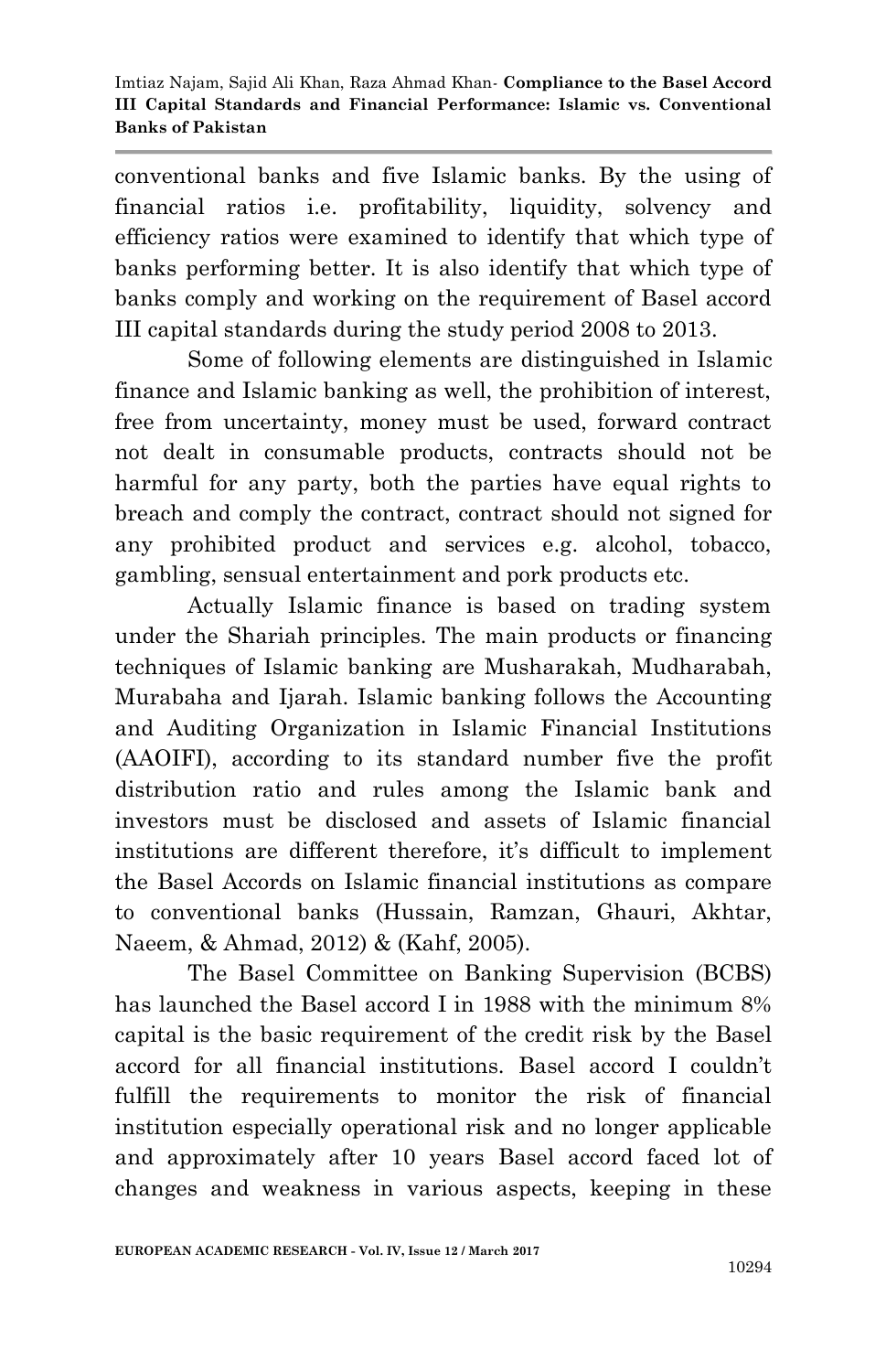facts the Basel committee plan to change existing Basel accord and introduced Basel accord II in 2004 which is more risk sensitive (Hersh, 2011). The main feature of Basel accord II is that, it dealt operational risk indeed of market and credit risk which is not exists in Basel accord I. (Hussain, Ramzan, Ghauri, Akhtar, Naeem, & Ahmad, 2012).

The Basel accord II adopted by the both conventional and Islamic banking sector and the agreement of Basel accord II based on three types of pillars, first pillar dealt the minimum capital requirement by operational risk internal and external, credit risk which is not full and on time repaid by borrowers, market risk which is raised by depreciation due to market enforcement factors, second dealt the monitoring body for self monitoring and supervisory committee and third dealt the market discipline which is implemented by a formal policy for risky products and operations transparently to decrease the risk and maximize the benefit. To overcome the deficiencies of Basel accord I the pillars II and III support to pillar I, but the total capital ratio is same like in Basel accord I that is eight percent (8%) of risk weighted assets of the bank. It was predicted before implementation of Basel accord III that will be reducing the cyclicality of Basel accord II and increase the excellence and lucidity of the capital (Hersh, 2011), (Masood & Fry, 2011) and (Awang Mohammad, 2013). Basel accord III adopted by the world's largest economies i.e. G-20 countries in 2011 and three most important Muslim economies Saudia Arabia, Indonesia and Turkey. It is also predicted that it will be completely implemented in 2019 all over the world (Ahmed, Asutay, & Wilson, 2014).

### **LITERATURE REVIEW**

In 1963, the Islamic banking was initiated by an Egyptian bank which is called Mit Ghamr. However, the idea of interest-free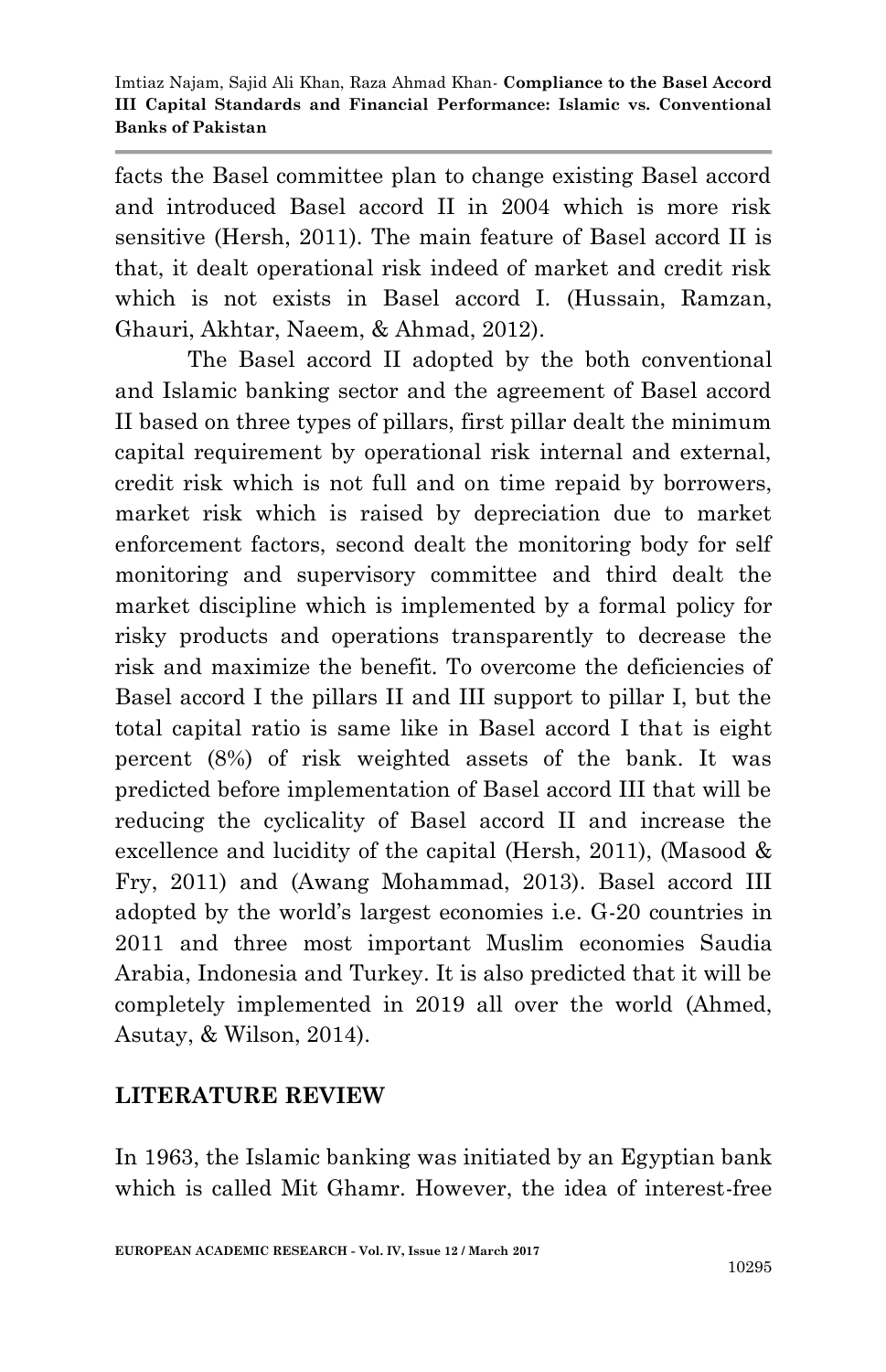banking was introduced by Anwar Qureshi, Naiem Siddiqi and Mahmud Ahmad in 1946, 1948 and 1952 respectively (El-Galfy & Khiyar, 2012). In 1974, the first Islamic bank was established by the name of Dubai Islamic Bank. In 1979, the Government of Islamic republic of Pakistan adopted the Islamic banking system. In the initial stage the both conventional and Islamic banking systems adopted parallel but later on the Pakistan become a first country to follow the full fledge Islamic banking system, whereas Indonesia, Malaysia, Egypt, and GCC (Bahrain, Qatar, Oman, Kuwait & UAE) adopted as parallel pattern for shifting the economy from interest-based to Islamic economic system.

By the Governors of central bank of 10 countries, the Basel committee was established in 1974 for banking regulations  $\&$  supervisory practices. Its 1<sup>st</sup> meeting was held in February 1975 on regular bases 3 or 4 times in a year. The countries are represented by the committee members by their central banks and competent authorities. Banking system soundness is main issue for the competent authorities. In the earlier 1990s, the reliability of the banks was measured by leverage ratio. Ratio failed to measure and provision to accurate results especially could not differentiate assets & risk and banks become insolvent (Hussain, Ramzan, Ghauri, Akhtar, Naeem, & Ahmad, 2012).

The management strategy of liquidity and risk is very necessary requirement for both conventional and Islamic banks and its global issue which is not affected by religion, color and country. Financial service supervisory board, branches and various banks are the essential parameters for this fast growing new Islamic financial system (Mounira & Anas, 2008). The recent worldwide financial crisis spread better awareness about capital adequacy and author argues that implementation of Basel accord should be same on both Islamic and conventional banks without any discrimination. Actually Basel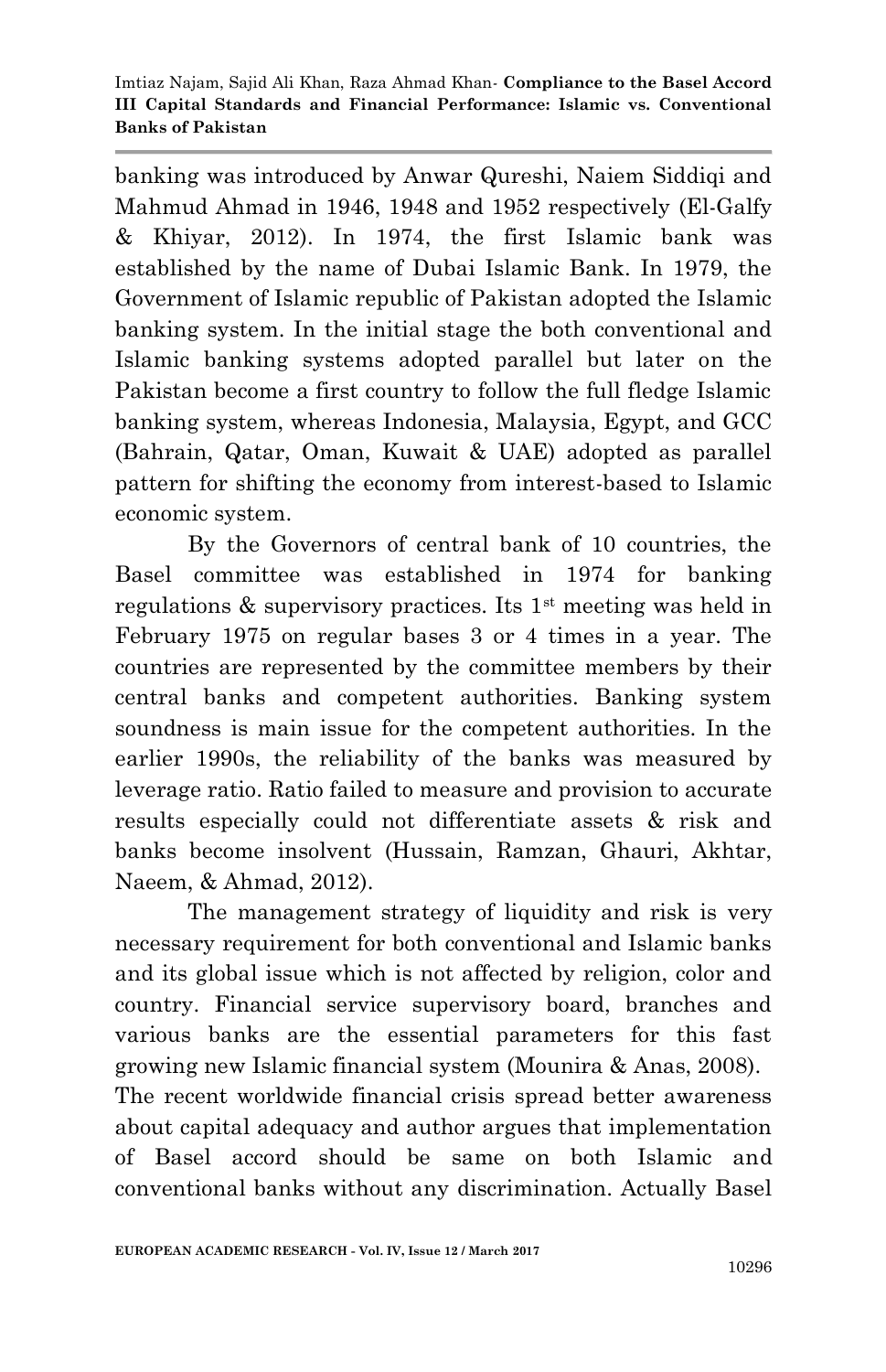accord helps to identifying, analyzing, monitoring, treating and overcome the all kind of risks which are involved into the banking systems for example credit risk, market risk, equity investment risk, liquidity risk, rate of return risk, operational risk & Shariyah non-compliance risk. Basel accord I, Basel accord II & Basel accord III introduced in 1988, 2004 & 2010 respectively (Reyazat, 2013).

In 1988, first Basel accord was launched by the Basel committee with at-least minimum required capital set at eight percent (8%) of assets which will be adjusted as risk. Basel accord I was acknowledged by almost hundred countries all over the world, mean to say accepted globally to improve the flexibility of international banking sector by standard capital requirement. Actually Basel accord was originated in response of financial crisis of 1970s to reduce the systemic risk.

The minimum 8% capital (owner's equity & retained earnings) is the basic requirement of the credit risk by the Basel accord for all financial institutions. Later on banks allocate various categories of risk weights i.e. 1.6% for 20%, 4% for 50% and 8% for 100% risk weight, that's why minimum 8% was announced as basic requirements as shows 100% capital which was measured by risk-based capital ratio. Basel accord I couldn't fulfill the requirements to monitor the risk of financial institution especially operational risk and no longer applicable and approximately after 10 years Basel accord faced lot of changes and weakness in various aspects, keeping in these facts the Basel committee plan to change existing Basel accord and introduced Basel accord II which is more risk sensitive (Hersh, 2011). The main feature of Basel accord II is that it dealt operational risk indeed of market and credit risk which is not exists in Basel accord I. (Hussain, Ramzan, Ghauri, Akhtar, Naeem, & Ahmad, 2012).

The Basel accord II adopted by the both conventional and Islamic banking sector and the agreement of Basel accord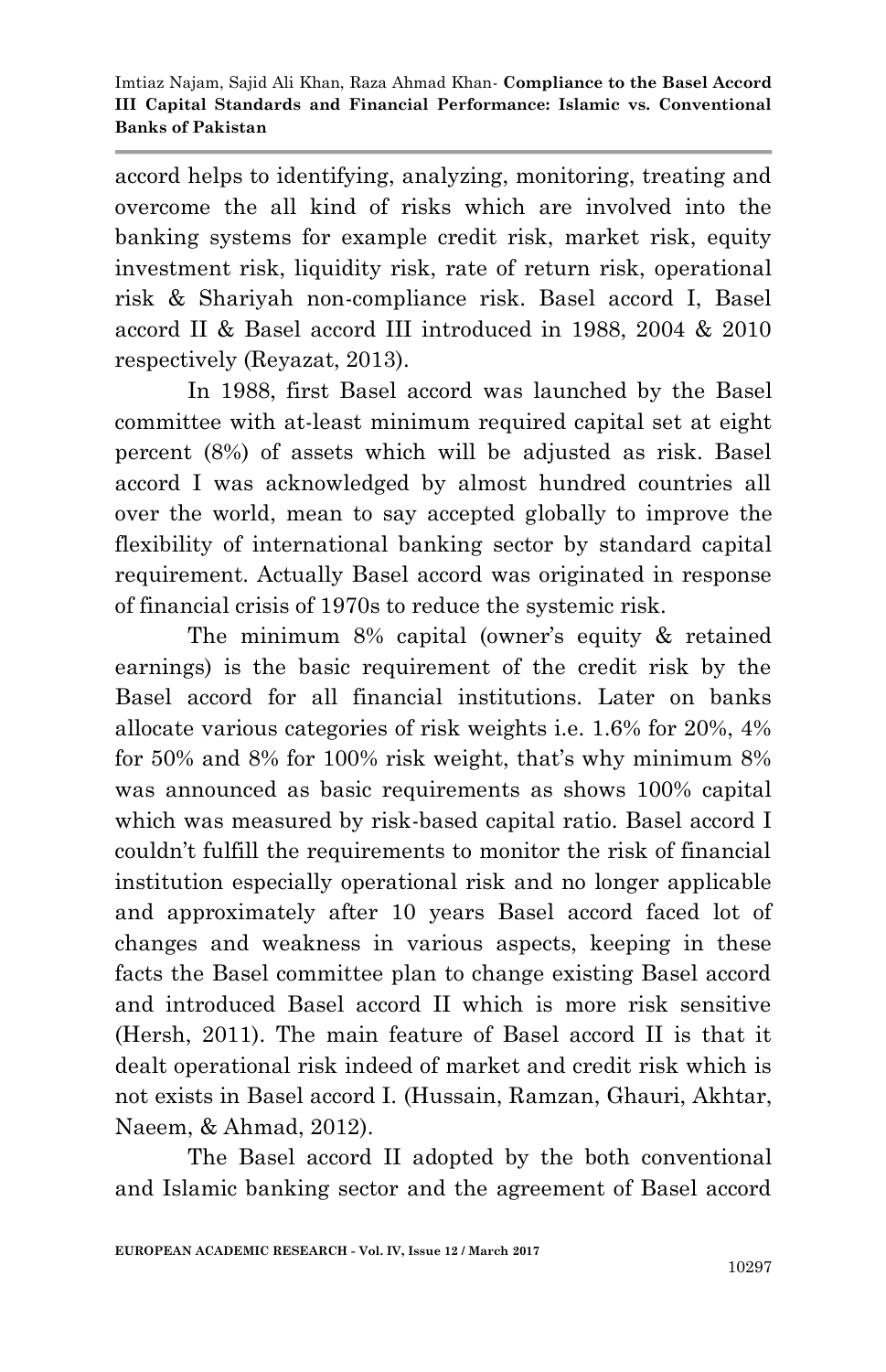II based on three types of pillars, first pillar dealt the minimum capital requirement by operational risk internal and external, credit risk which is not full and on time repaid by borrowers, market risk which is raised by depreciation due to market enforcement factors, second dealt the monitoring body for self monitoring and supervisory committee and third dealt the market discipline which is implemented by a formal policy for risky products and operations transparently to decrease the risk and maximize the benefit. To overcome the deficiencies of Basel accord I the pillars II and III support to pillar I, but the total capital ratio is same like in Basel accord I that is eight percent (8%) of risk weighted assets of the bank. It was predicted before implementation of Basel accord III that will be reducing the cyclicality of Basel accord II and increase the excellence and lucidity of the capital (Hersh, 2011), (Masood & Fry, 2011) and (Awang Mohammad, 2013).

The Basel accord II was already underway for improvement by the committee well before the globally crisis of world wide, the Basel accord III focuses on quality and quantity of capital, and capital target ratios revised as 7% minimum for core Tier I (4.5% for core Tier I capital and 2.5% for conservation buffer) and in broader sense 8.5% for Tier I where 1.5% included as non-core Tier I (Awang Mohammad, 2013).

Islamic banking follows the Accounting and Auditing Organization in Islamic Financial Institutions (AAOIFI), according to its standard number five the profit distribution ratio and rules among the Islamic bank and investors must be disclosed and assets of Islamic financial institutions are different therefore, it's difficult to implement the Basel Accords on Islamic financial institutions as compare to conventional banks. Musharakah and Mudarabah, those types of investment who have 100% weight so credit risk not involved. Islamic banks not involve in derivative contract therefore, its free from both credit and market risk even almost all transactions of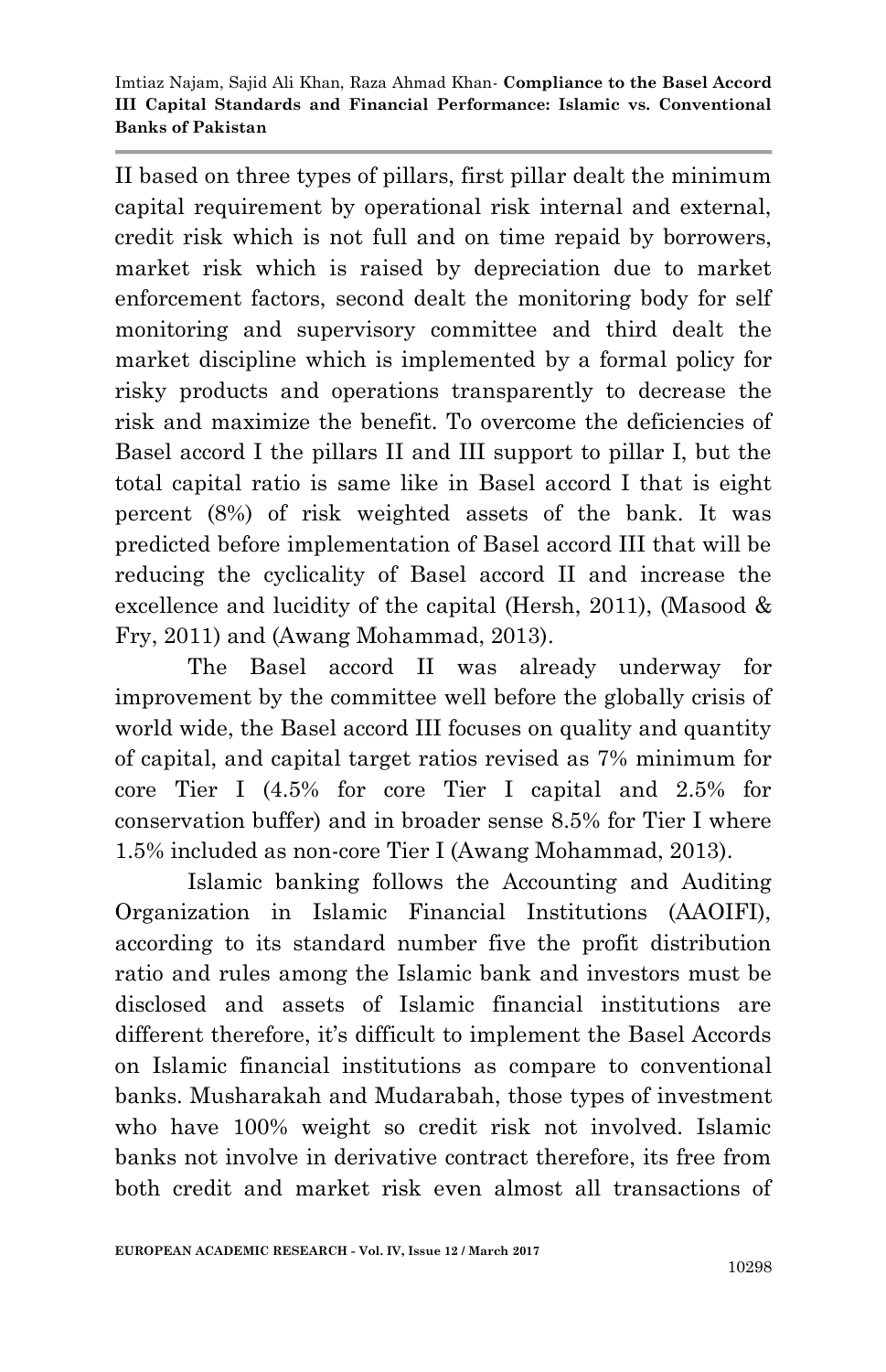Islamic banks varying with conventional bank, therefore, and this is a massive reason to non-compliance of Basel Accords. Islamic banks not offer the fixed interest rather its share profit and loss as pre-defined agreement. Another challenge is that restricted and unrestricted transactions of Mudarabah are maintained in different methods of accounts. In Islamic banking system the assets are ignored by Basel Accord as assets support by the product or real estate (Hussain, Ramzan, Ghauri, Akhtar, Naeem, & Ahmad, 2012) and (Kahf, 2005).

Basel accord III adopted by the world's largest economies i.e. G-20 countries in 2011 and three most important Muslim economies Saudia Arabia, Indonesia and Turkey. It is also predicted that it will be completely implemented in 2019 all over the world (Ahmed, Asutay, & Wilson, 2014).

Subprime crises of 2008 gave a wakeup call to the regulators to more develop the system with new and rigorous scrutinizing system. In this study, regulatory and supervisory structures were examined in lieu of pillars of Basel accord III to tackle the risk on both banking system Islamic and Conventional for the period for four years i.e. 2006 to 2010 at Indonesia, Bahrain, Malaysia, Saudi Arabia, Egypt, Bangladesh, Qatar, UAE, Pakistan and Turkey and result suggested that regulatory and supervisory structures and rigorous scrutinizing system decreases convention banks and increase the technical efficiency for Islamic banks. Implementation of Basel accord III is better for Islamic banking as compare to conventional banks as Islamic banks have better equipped to fulfill the requirement of Basel accord III implementation (Alam, 2012).

Basel accord III framework is replace the previous accord of Islamic banks, Basel accord II to raise the resilience of financial institutions/ banking sector for the regulatory of capital framework. Basel accord III is designed to absorb the shocks regarding market situation by the lesson learnt in crisis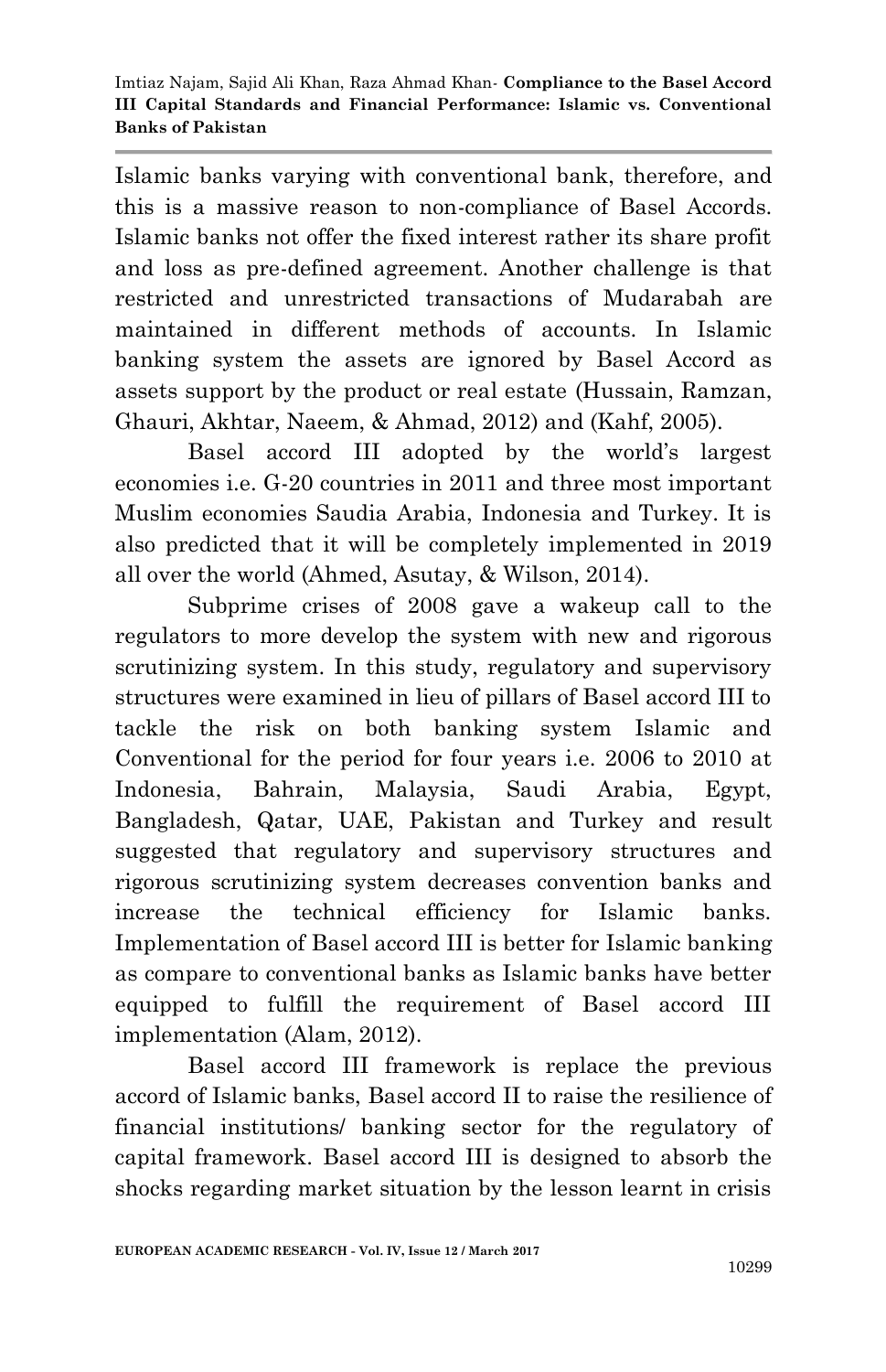to improve the risk management system. Basel accord criteria for capital adequacy also introduced a leverage, liquidity coverage and net stable funding ratios in Basel accord III to ensure criteria for maintenance of minimum capital requirement (Shamsuddin 2013).

Role of Islamic banks is also play a very vital position into the whole world like that conventional banks, Basel accord III setup a better risk coverage criteria butt unfortunately Basel committee not considered the Islamic banks (Harzi, 2012).

Approximately seventy-five banks, fifty-five conventional & twenty Islamic banks of GCC region were examined in lieu of ratios analysis and Basel accord III requisites and parameters were monitored for better quality capital. Both Islamic and conventional banks affected due to globally recent financial crises but in lieu of return on average equity, leverage & capital ratio Islamic banks more suffered as compare to conventional banks, whereas liquidity and return on average assets ratios show that conventional banks more affected as compare to Islamic banks. Some time is requirement to take all requirements of Basel accord III implementations until 2019 but early adaptation of Basel accord III will be best for maintain the reputation of the banks (Al-Hares, AbuGhazaleh, & El-Galfy, 2012).

The performance of twelve banks wherein six Islamic and six conventional banks of GCC were compared during and before the global financial crisis by the using of six financial ratio analysis, namely return on average equity, return on average assets, capital adequacy, equity to total assets, cost to income and liquid assets to total assets ratios for the period of 2006 to 2009. The result of the study shows that the conventional bank have more suffered in term of liquidity and return on average assets as compare to Islamic banks while the Islamic banks have more suffered in term of leverage, capital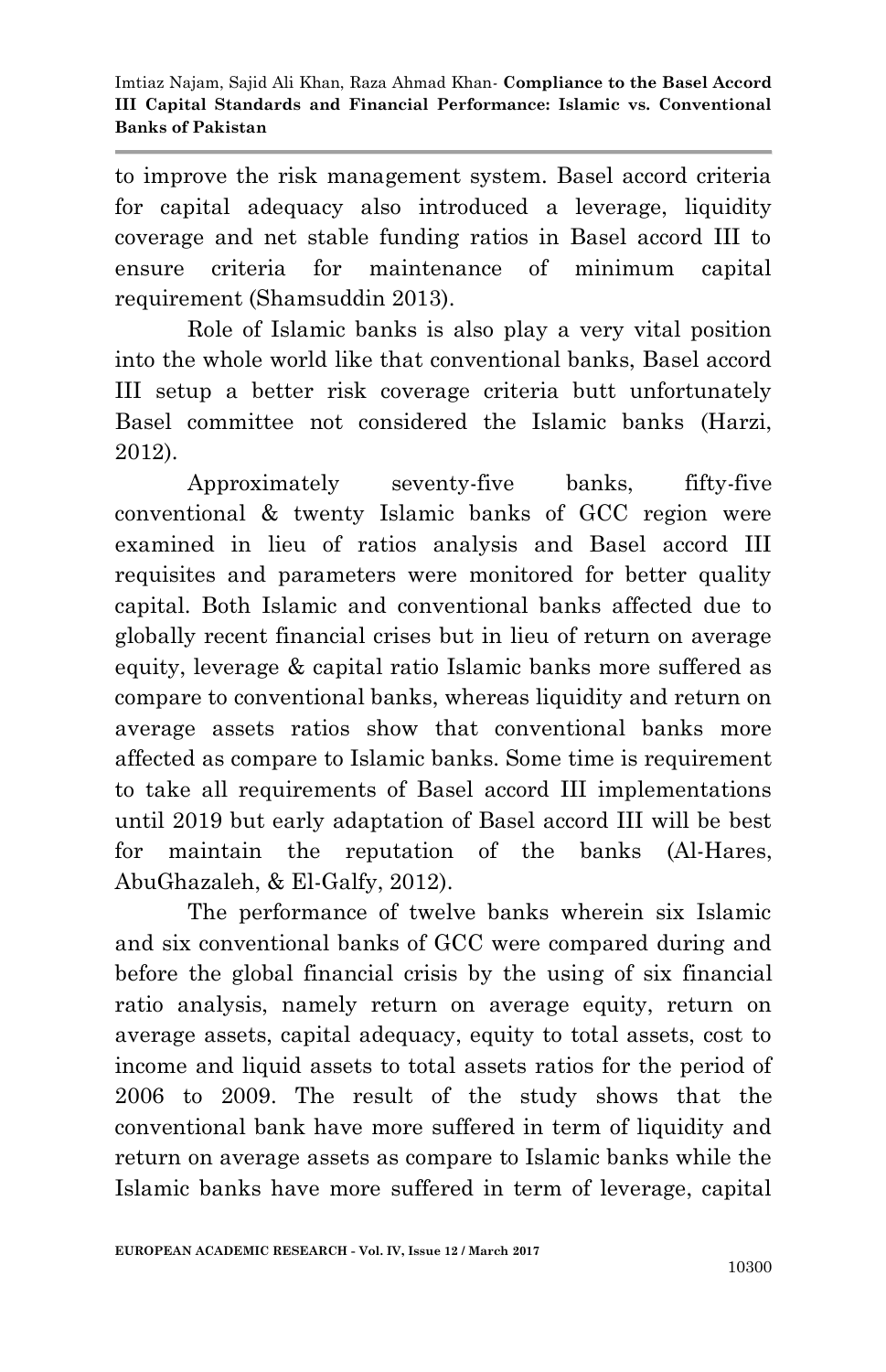and return on average equity ratios as compare to conventional banks during the global financial crisis (Parashar & Venkatesh, 2010).

The authors compared the financial performance of conventional and Islamic banking sector of Pakistan for the period of five years with effect from 2007 to 2001 by using the financial ratios including profitability and capital adequacy ratios. The results indicate that the conventional banks of Pakistan are more risky in term of dealing in less capable in expense management and loans and Islamic banks of Pakistan are less risky (Sehrish, 2012).

### **METHODOLOGY**

In this study the data of twenty-two bank of Pakistan wherein seventeen conventional and five Islamic banks were analyzed for the period of six years i.e. 2008 to 2013. The financial data fetched from annual reports and analyzed under the same ratios for both conventional and Islamic banks irrespective of their sizes.

To assess the performance of the bank the financial ratios were used on the annual data in term of profitability ratios, efficiency ratios, liquidity ratios and solvency ratios as used in previous studies (Al-Hares, AbuGhazaleh and El-Galfy, 2013; Olson and Zoubi, 2008; Yudistira, 2004; Essayyad and Madani, 2003; Rosly and Abu Baker, 2003; Samad and Hassan, 2000; Demirgue-Kunt and Hizinga, 1999). After evaluating of mean/average of each ratio then apply T-test to conclude the performances of the banks (Al-Hares, AbuGhazaleh, & El-Galfy, 2012).

The ability of the banks in comparison to generate the earning with its expenses is measured by profitability ratios and it is basic financial ratio to measure the performance of a bank wherein return on equity (ROE), return on assets (ROA),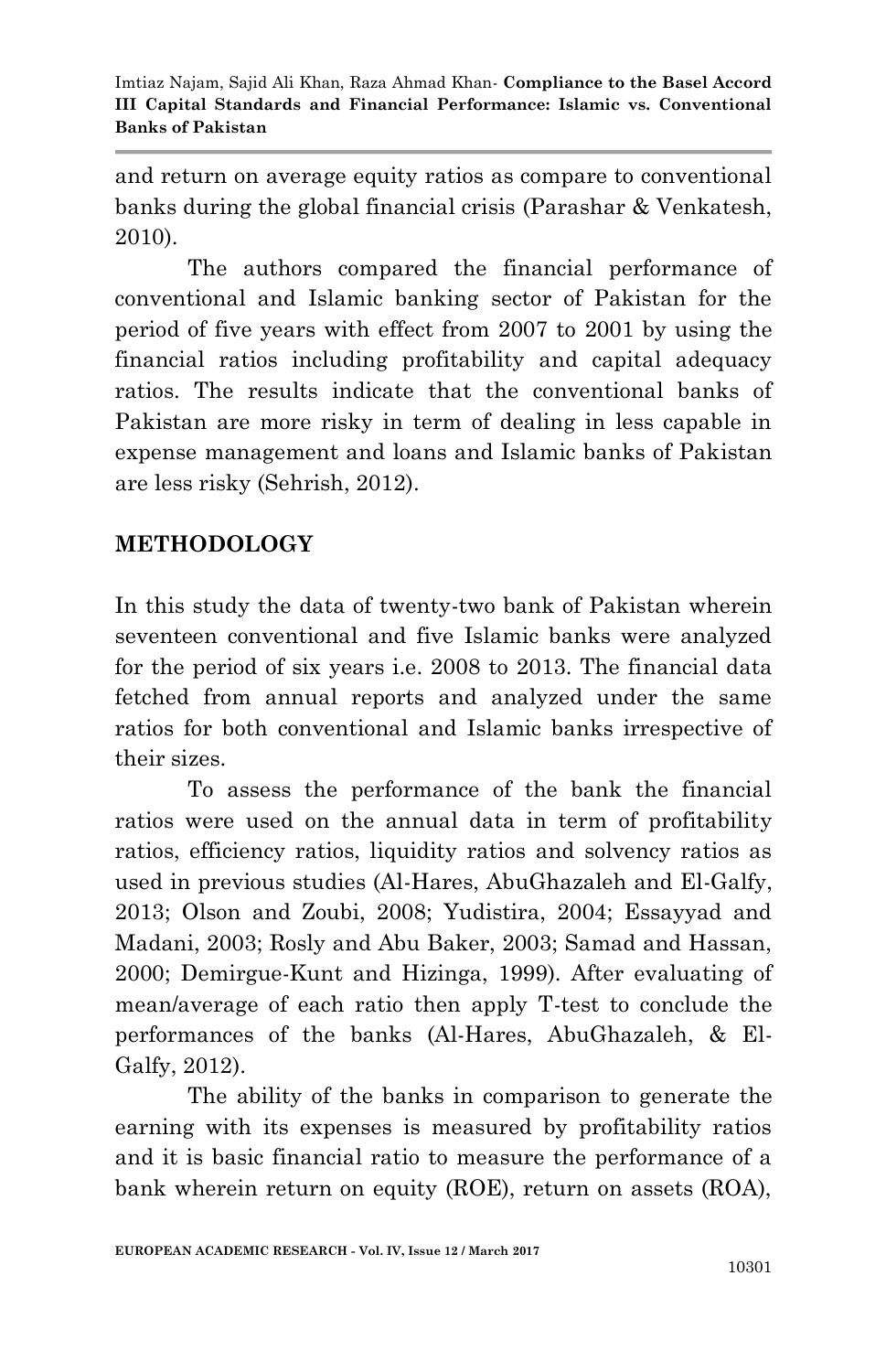return on deposits (ROD) and net interest margin (NIM) (Ross, Westerfield, & Jaffe, 2005). The profitability ratio of Islamic banks of GCC is higher as compare to conventional banks (Olson & Zoubi, 2008).

The capability of the banks to avoid financial distress and meet the financial obligations in short-term and well in time is measured by liquidity ratios wherein total loans to total assets (TLA), total loans to deposits (TLD), cash & bank balances to deposits (CBD) and cash & portfolio investment to deposits (CPD) (Ross, Westerfield, & Jaffe, 2005). The liquidity ratio of conventional banks is better as compare to Islamic banks (Kader & Asarpota, 2007).

The capacity of the banks to proper utilization and controls over its assets and turn these resources into revenue is measured by efficiency ratios wherein operating efficiency/revenue ratio (OER) and assets utilization/turnover ratio (AUR). The efficiency ratio of conventional banks is more efficient as compare to Islamic banks (Olson & Zoubi, 2008).

The ability of the banks to increase probable gain or losses to invest the own funds and may also be refereed that which a bank depend upon debt financing rather than equity and which is measured by solvency/financial leverage ratios wherein equity multiplier ration (EMR), debt to equity ratio (DER) and debt to total assets ratio (DTA), the long-term obligations of debt is also measured by the solvency/financial leverage ratios. The high leverage leads to higher financial distress and bankruptcy (Ross, Westerfield, & Jaffe, 2005). According to previous research Islamic banks are less risky as compare to conventional banks (Kader & Asarpota, 2007).

Banking system soundness and reliability is the main issue, therefore, Basel accord capital standard adopted for better capital structure & buffers, higher risk-weighted assets (RWAs) (Hussain, Ramzan, Ghauri, Akhtar, Naeem, & Ahmad, 2012). Actually Basel accord helps to identifying, analyzing,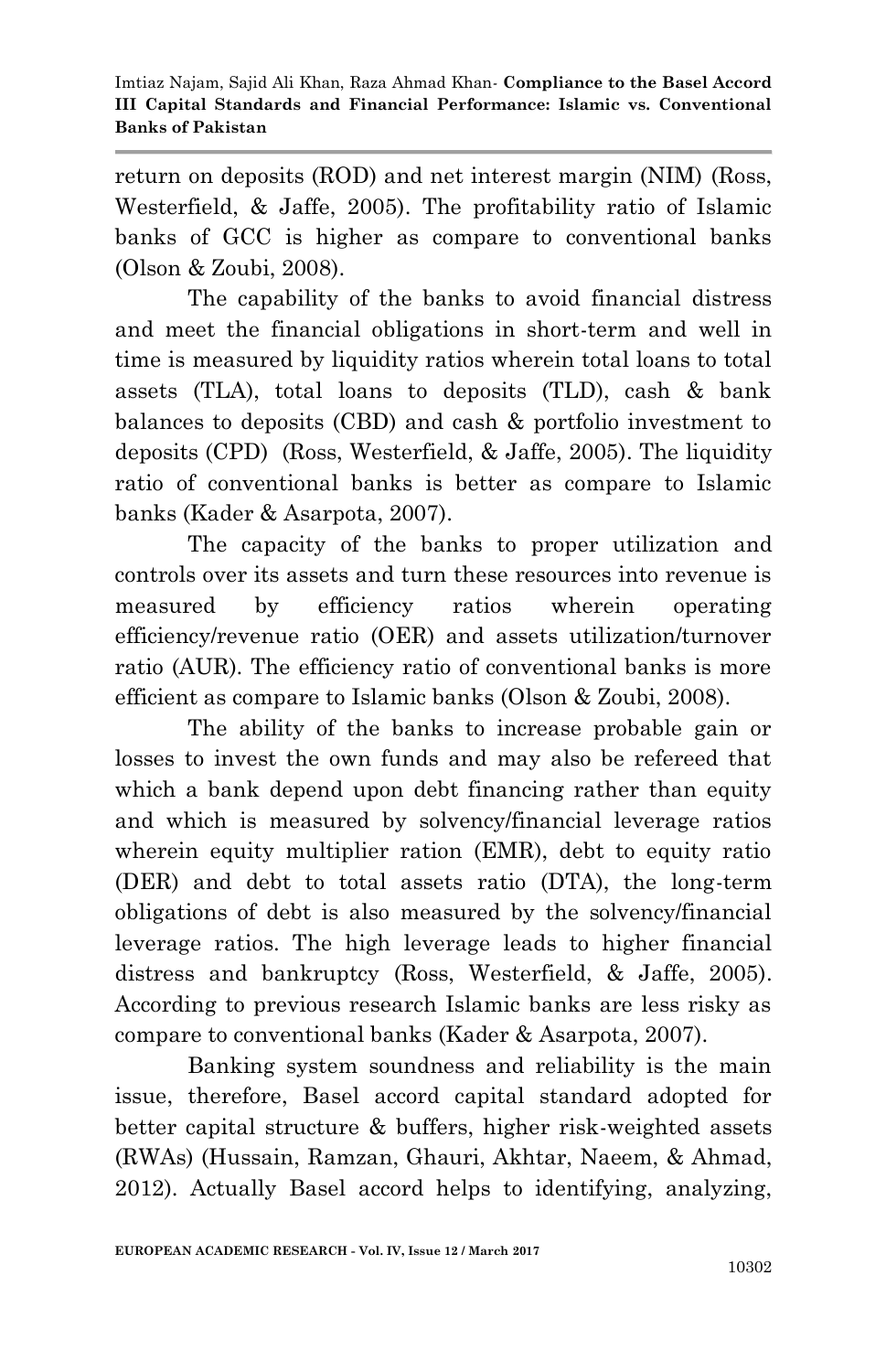monitoring, treating and overcome the all kind of risks which are involved into the banking systems (Reyazat, 2013). It is also predicted that it will be completely implemented in 2019 all over the world (Ahmed, Asutay, & Wilson, 2014).

The Basel accord III focuses on quality and quantity of capital, and capital target ratios revised as 7% minimum for core Tier I (4.5% for core Tier I capital and 2.5% for conservation buffer) and in broader sense 8.5% for Tier I where 1.5% included as non-core Tier I (Awang Mohammad, 2013).

# **RESULTS AND DISCUSSION**

The descriptive statistics of Islamic and conventional banks are given in table 1 and 2 for comparative performance of both. The performance of Pakistani conventional and Islamic banks was analyzed by the using of financial ratios for the period of six year. In this study, banks were also evaluated as a whole in group (Islamic and conventional) by using t-test as detailed in table 5.

The average profitability ratios of six years of conventional banks are higher as compare to Islamic banks. On average, conventional banks recorded higher ROA (0.027% > 0.002%), ROE  $(0.182\% > 0.016\%)$ , NIM  $(0.026\% > 0.012\%)$  and ROD (0.037% > 0.004%) during the period of 2008-2013. The better quality assets indicated by higher profitability ratios of conventional banks. The result in table 5 shows that there are insignificant difference between conventional and Islamic banks in term of ROA, ROE and ROD and significant at level 1% in term of NIM. The higher profitability of conventional banks is due to high net income margin, inter-bank activities and money market in Islamic banks.

The average liquidity ratios of conventional banks are higher as compare to Islamic banks. On average, conventional banks recorded higher TLD  $(0.643\% > 0.547\%)$ , TLA  $(0.468\% >$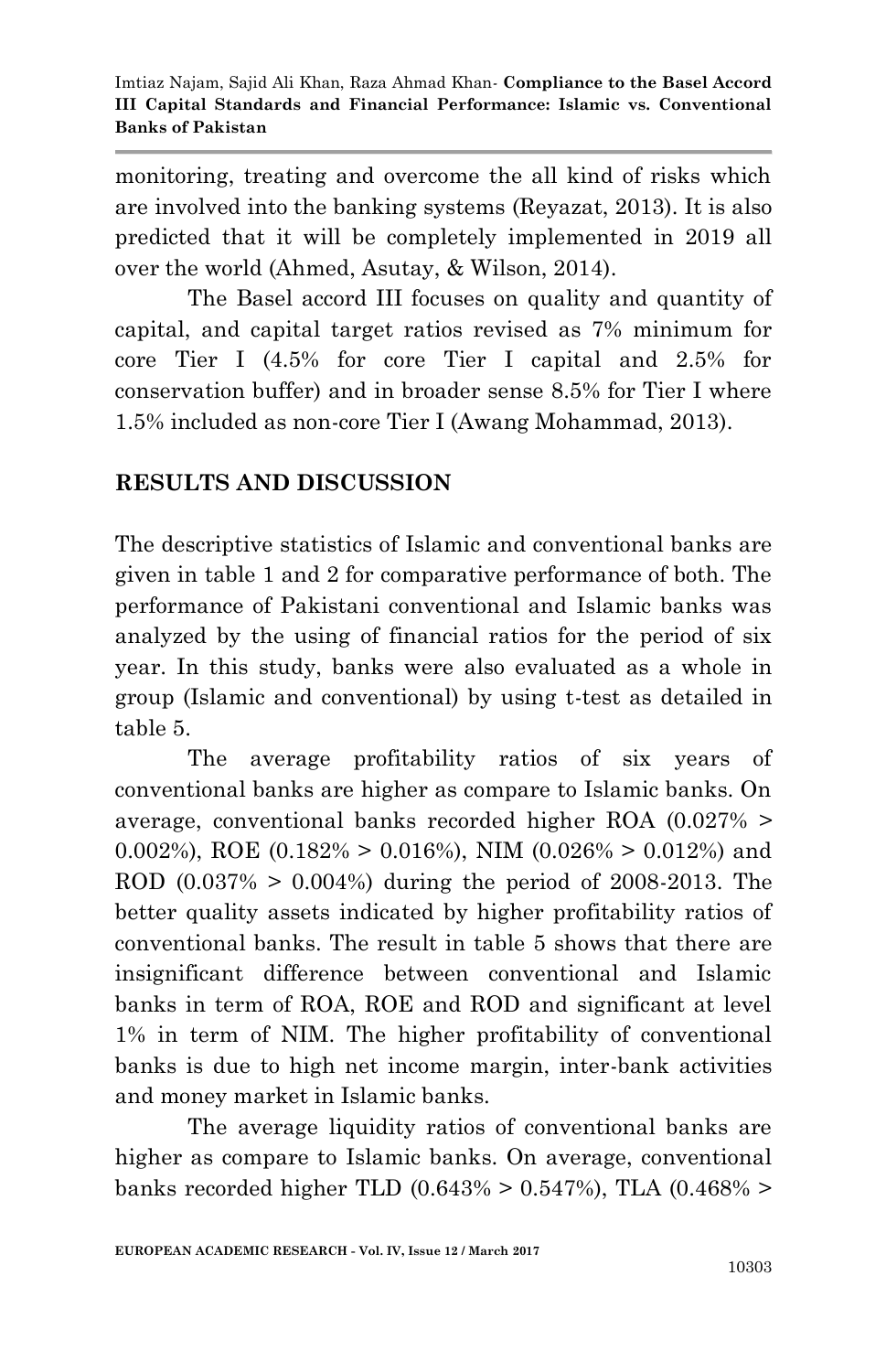0.422%) and CPD (0.454% > 0.360%) but lower CBD (0.221% < 0.244%) during the period of 2008-2013. The result of p-value shows that there is a significant difference between conventional and Islamic banks in term of TLD, TLA, CPD and CBD at level 1%. The better liquidity of conventional banks might be due to shortage of available long-term investment in commercial money market and as well as Islamic banks provided limited financing.

The average efficiency ratios of Islamic banks are higher as compare to conventional banks. On average, Islamic banks recorded higher AUT  $(0.101\% > 0.098\%)$  and OER  $(0.428\% >$ 0.377%) during the period of 2008-2013. The result in table 5 shows that there is a significant difference between conventional and Islamic banks in term of AUR and OER at level 1% and Islamic banks of Pakistan are better as compare to conventional banks to generating revenue by diversified sources.

The average solvency ratios of conventional banks are higher as compare to Islamic banks. On average, conventional banks recorded higher DER  $(20.119\% > 8.063\%)$  and EMR  $(23.810\% > 9.000\%)$  but lower DTA  $(0.762 < 0.860)$  during the period of 2008-2013. The result of t-test shows that there is a significant difference between conventional and Islamic banks in term of DER, DTA and EMR at level 1% and conventional banks more leveraged as compare to Islamic banks.

The descriptive statistics are given in table 3 and 4 for the comparative Basel accord III capital requirement. The results point out that Pakistani bank, as a whole, not sufficiently capitalized for Basel accord III capital standards. According to the CAR not satisfy the capital requirement of Basel accord III. The results also indicate that on average CAR of Islamic banks are higher  $(0.447\% > 0.328\%)$  as compare to conventional banks. The Tier-I capital ratios of both conventional and Islamic banks are 0.328% and 0.222%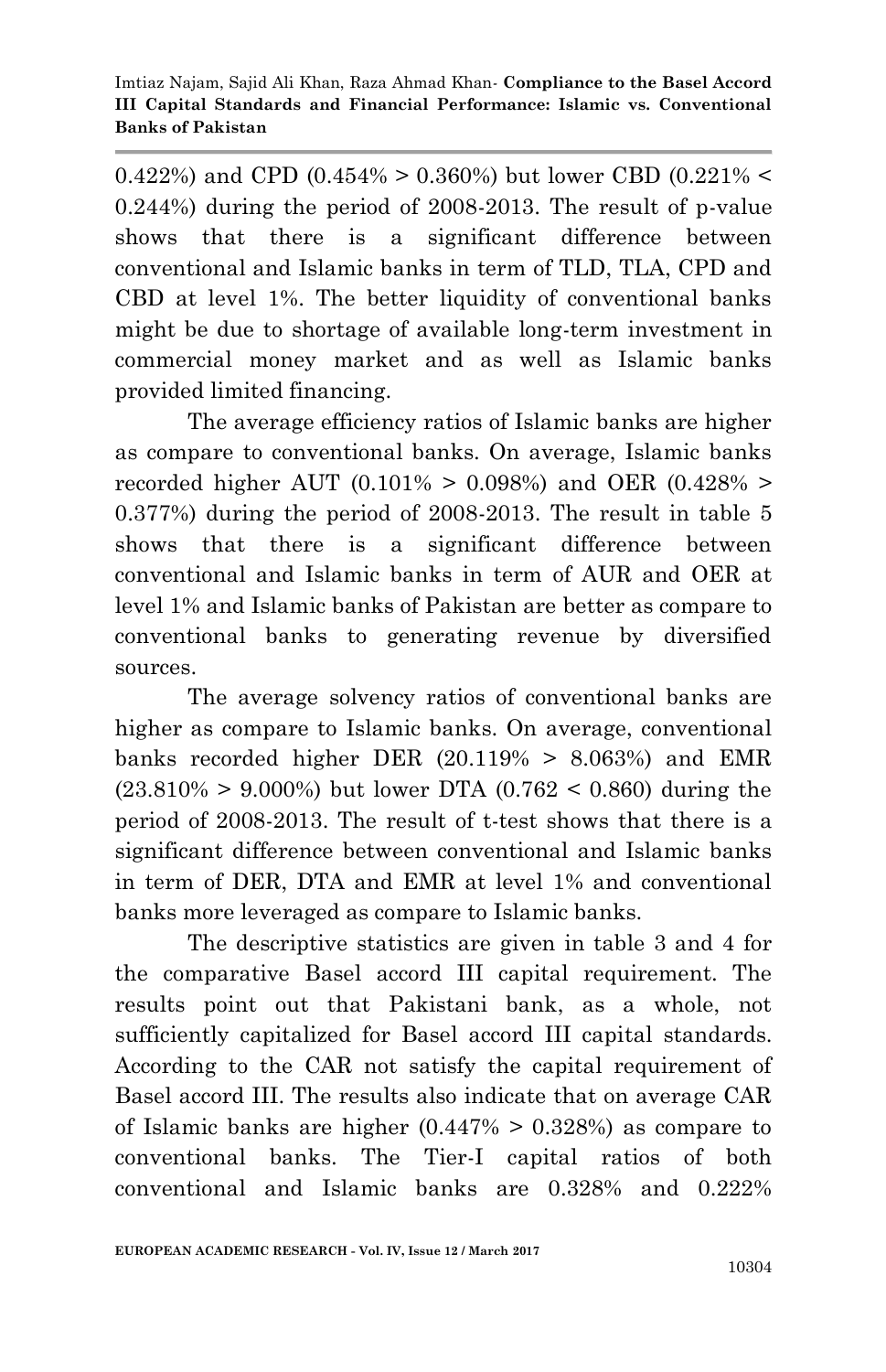respectively are lower as required by Basel accord III Tier I capital standards (i.e. 8.5%). The result t-test shows that there are significant difference between conventional and Islamic banks in term of TIR and CAR at level 1% and insignificant in term of CER.

| $\sim$<br>$- - - -$         |        |           |                |         |
|-----------------------------|--------|-----------|----------------|---------|
| Ratios                      | Mean   | Std. Dev. | Minimum        | Maximum |
| <b>Profitability Ratios</b> |        |           |                |         |
| ROA %                       | 0.027  | 0.061     | $\mathbf{0}$   | 0.15    |
| ROE %                       | 0.182  | 0.274     | 0.02           | 0.72    |
| NIM %                       | 0.026  | 0.005     | 0.03           | 0.02    |
| ROD%                        | 0.037  | 0.086     | $\overline{0}$ | 0.21    |
| <b>Liquidity Ratios</b>     |        |           |                |         |
| TLD%                        | 0.643  | 0.074     | 0.57           | 0.76    |
| TLA %                       | 0.468  | 0.062     | 0.4            | 0.57    |
| CBD %                       | 0.221  | 0.009     | 0.21           | 0.23    |
| CPD %                       | 0.454  | 0.082     | 0.32           | 0.57    |
| <b>Efficiency Ratios</b>    |        |           |                |         |
| AUT %                       | 0.098  | 0.005     | 0.09           | 0.1     |
| OER %                       | 0.377  | 0.022     | 0.35           | 0.41    |
| <b>Solvency Ratios</b>      |        |           |                |         |
| DER %                       | 20.119 | 2.820     | 17             | 23.69   |
| DTA %                       | 0.762  | 0.012     | 0.74           | 0.77    |
| EMR %                       | 23.810 | 2.823     | 20.28          | 27.47   |

**Table 1: Descriptive Statistics of "Conventional Banks" – Financial Ratios (2008 – 2013)**

This table explains descriptive statistics for financial performance of conventional banks of Pakistan. The value of every ratio represents the average for the period of six year i.e. 2008-2013. The study observes the financial performance by using financial ratios in terms of profitability, liquidity, efficiency, solvency and compliance with Basel accord III's new quality capital standards. Descriptive statistics for the conventional banks of Pakistan's the compliance with the Basel accord III's new quality capital standards are indicated separately in Table 3.

|                 | Table 2: Descriptive Statistics of "Islamic Banks" - Financial Ratios |  |  |
|-----------------|-----------------------------------------------------------------------|--|--|
| $(2008 - 2013)$ |                                                                       |  |  |

| Ratios                      | Mean  | Std. Dev. | Minimum | Maximum |
|-----------------------------|-------|-----------|---------|---------|
| <b>Profitability Ratios</b> |       |           |         |         |
| ROA %                       | 0.002 | 0.006     | 0.01    |         |
| ROE %                       | 0.016 | 0.039     | 0.03    | 0.07    |
| NIM %                       | 0.012 | 0.007     | 0.02    |         |
| ROD %                       | 0.004 | 0.008     | 0.02    | 0.01    |

**EUROPEAN ACADEMIC RESEARCH - Vol. IV, Issue 12 / March 2017**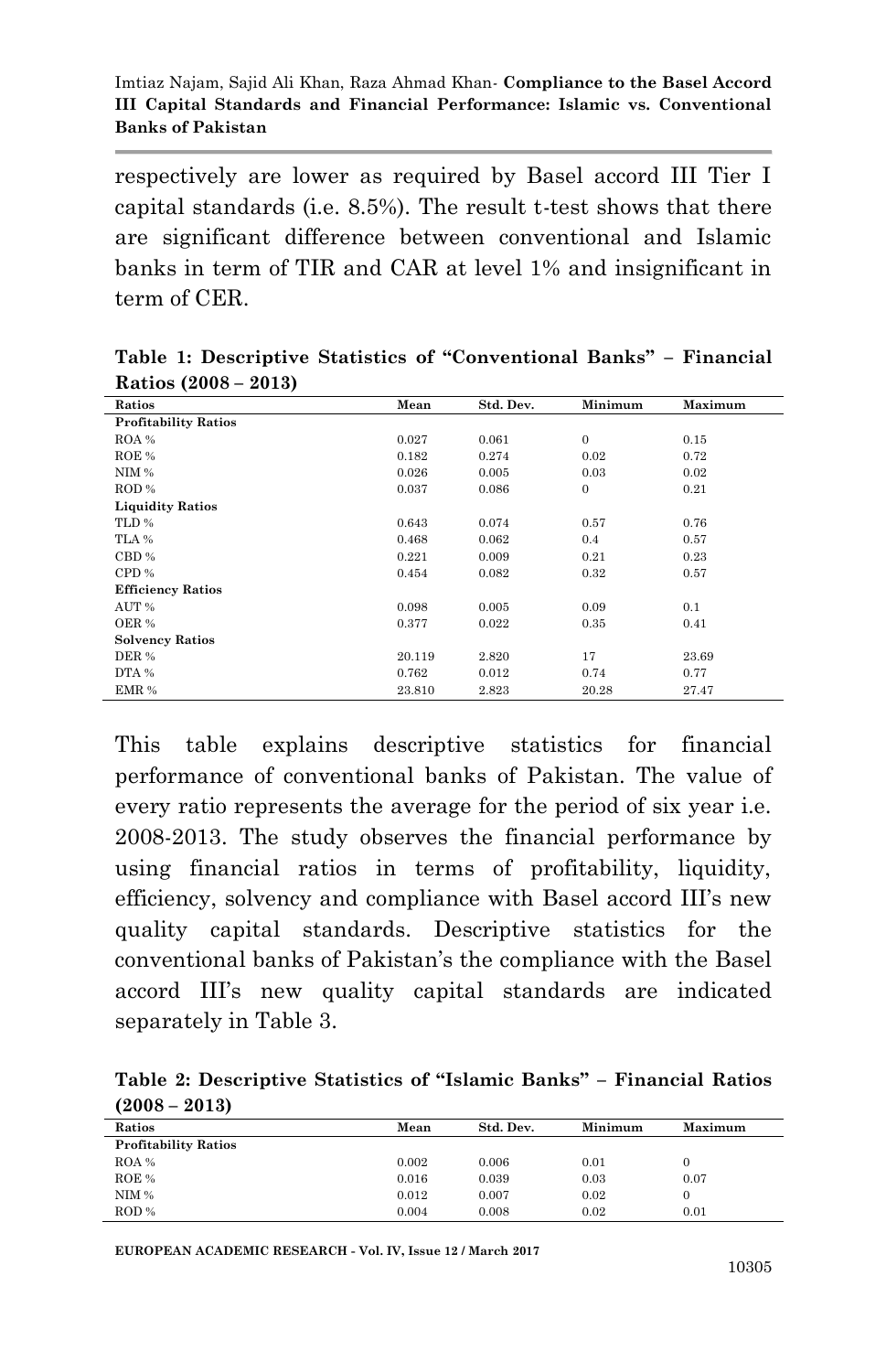| <b>Liquidity Ratios</b>  |       |       |      |       |
|--------------------------|-------|-------|------|-------|
| TLD %                    | 0.547 | 0.047 | 0.48 | 0.61  |
| TLA %                    | 0.422 | 0.021 | 0.4  | 0.45  |
| CBD %                    | 0.244 | 0.081 | 0.18 | 0.4   |
| CPD %                    | 0.360 | 0.094 | 0.24 | 0.49  |
| <b>Efficiency Ratios</b> |       |       |      |       |
| AUT %                    | 0.101 | 0.009 | 0.09 | 0.12  |
| OER %                    | 0.428 | 0.088 | 0.33 | 0.53  |
| <b>Solvency Ratios</b>   |       |       |      |       |
| DER %                    | 8.063 | 2.883 | 4.75 | 12.25 |
| DTA %                    | 0.860 | 0.060 | 0.77 | 0.92  |
| EMR %                    | 9.000 | 2.907 | 5.68 | 13.23 |

This table explains descriptive statistics for financial performance of Islamic banks of Pakistan. The value of every ratio represents the average for the period of six year i.e. 2008- 2013. The study observes the financial performance by using financial ratios in terms of profitability, liquidity, efficiency, solvency and compliance with Basel accord III's new quality capital standards. Descriptive statistics for the Islamic banks of Pakistan's the compliance with the Basel accord III's new quality capital standards are indicated separately in Table 4.

**Table 3: Descriptive Statistics of "Conventional Banks" – Basel III Capital Standards**

| Ratios                             | Mean  | Std. Dev. | Minimum | Maximum |
|------------------------------------|-------|-----------|---------|---------|
| <b>Basel III Capital Standards</b> |       |           |         |         |
| CER %                              | 0.021 | 0.070     | 0.04    | 0.11    |
| TIR %                              | 0.160 | 0.016     | 0.15    | 0.19    |
| $CAR$ %                            | 0.328 | 0.030     | 0.31    | 0.38    |
|                                    |       |           |         |         |

Descriptive statistics for the conventional banks of Pakistan's the compliance with the Basel accord III's new quality capital standards are indicated separately in Table 4. The value of every ratio represents the average for the period of six year i.e. 2008-2013.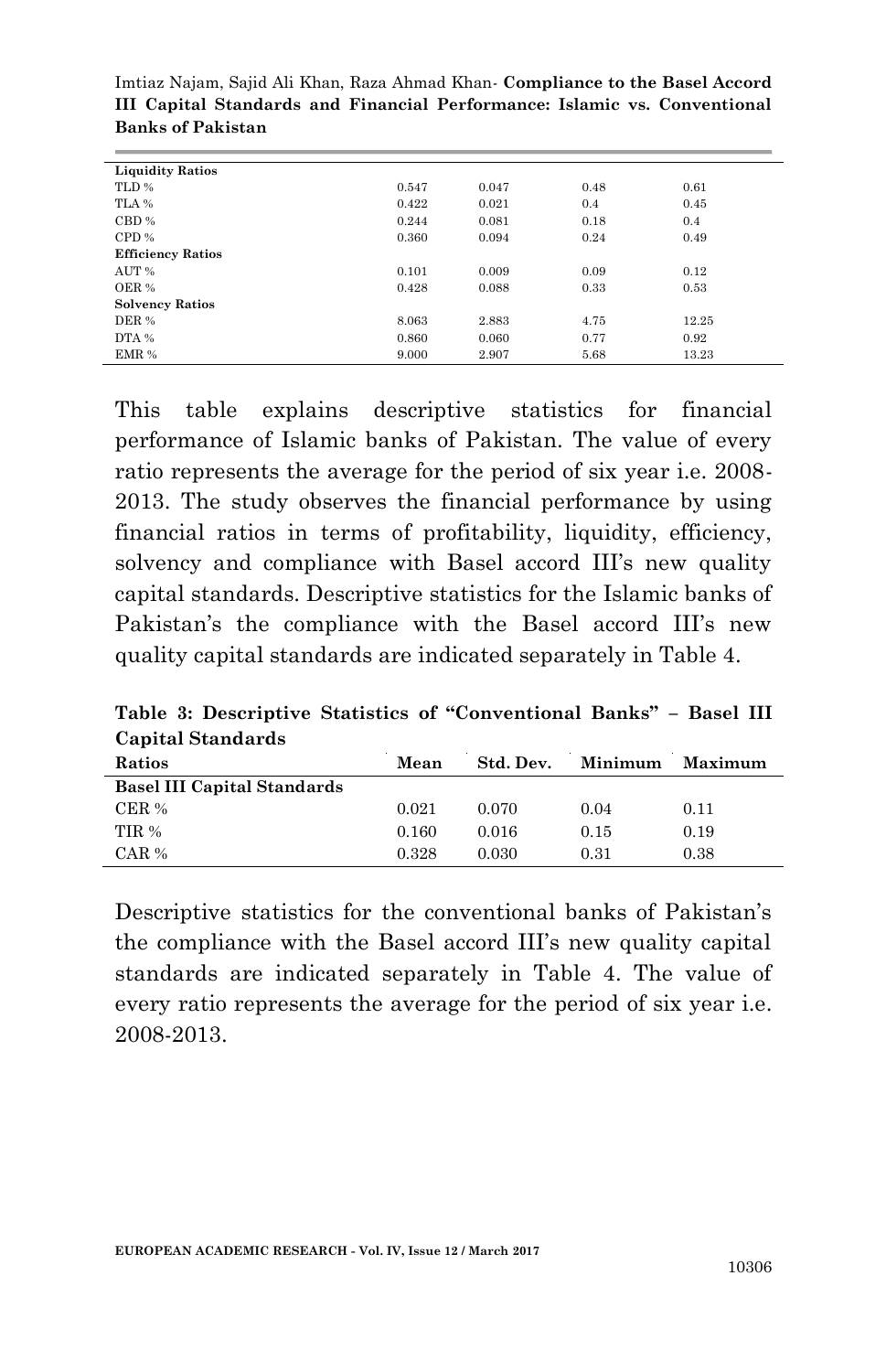|                  | Table 4: Descriptive Statistics of "Islamic Banks" - Basel III Capital |  |  |  |  |
|------------------|------------------------------------------------------------------------|--|--|--|--|
| <b>Standards</b> |                                                                        |  |  |  |  |

| -----------                        |       |           |         |                |  |
|------------------------------------|-------|-----------|---------|----------------|--|
| Ratios                             | Mean  | Std. Dev. | Minimum | <b>Maximum</b> |  |
| <b>Basel III Capital Standards</b> |       |           |         |                |  |
| CER %                              | 0.043 | 0.079     | 0.01    | 0.15           |  |
| TIR %                              | 0.222 | 0.057     | 0.15    | 0.3            |  |
| $CAR$ %                            | 0.447 | 0.112     | 0.3     | 0.6            |  |

Descriptive statistics for the Islamic banks of Pakistan's the compliance with the Basel accord III's new quality capital standards are indicated separately in Table 4. The value of every ratio represents the average for the period of six year i.e. 2008-2013.

**Table 5: Difference between the Means of Conventional and Islamic Banks Financial Ratios (2008 – 2013) – "t-test"**

|                                    | Conventional | Islamic      |           |                 |
|------------------------------------|--------------|--------------|-----------|-----------------|
|                                    | <b>Banks</b> | <b>Banks</b> |           |                 |
| Ratios                             | (Mean)       | (Mean)       | $t$ -test | <i>p</i> -value |
| <b>Profitability Ratios</b>        |              |              |           |                 |
| ROA %                              | 0.027        | 0.002        | 1.041     | $0.345**$       |
| ROE %                              | 0.182        | 0.016        | 1.660     | $0.158**$       |
| NIM%                               | 0.026        | 0.012        | 14.408    | $0.000*$        |
| ROD %                              | 0.037        | 0.004        | 1.025     | $0.352**$       |
| <b>Liquidity Ratios</b>            |              |              |           |                 |
| TLD %                              | 0.643        | 0.547        | 22.572    | $0.000*$        |
| TLA %                              | 0.468        | 0.422        | 23.676    | $0.000*$        |
| CBD %                              | 0.221        | 0.244        | 24.764    | $0.000*$        |
| CPD %                              | 0.454        | 0.360        | 12.892    | $0.000*$        |
| <b>Efficiency Ratios</b>           |              |              |           |                 |
| AUT %                              | 0.098        | 0.101        | 50.206    | $0.000*$        |
| OER %                              | 0.377        | 0.428        | 64.040    | $0.000*$        |
| <b>Solvency Ratios</b>             |              |              |           |                 |
| DER %                              | 20.119       | 8.063        | 15.130    | $0.000*$        |
| $DTA$ %                            | 0.762        | 0.860        | 87.600    | $0.000*$        |
| EMR %                              | 23.810       | 9.000        | 17.813    | $0.000*$        |
| <b>Basel III Capital Standards</b> |              |              |           |                 |
| CER %                              | 0.021        | 0.043        | 0.892     | $0.413**$       |
| TIR %                              | 0.160        | 0.222        | 17.389    | $0.000*$        |
| CAR %                              | 0.328        | 0.447        | 18.784    | $0.000*$        |

This table represents the results of both Islamic banks vs. conventional banks of a t-test for equality of means between for each of the financial ratios. The value of every ratio represents the average for the period of six year i.e. 2008-2013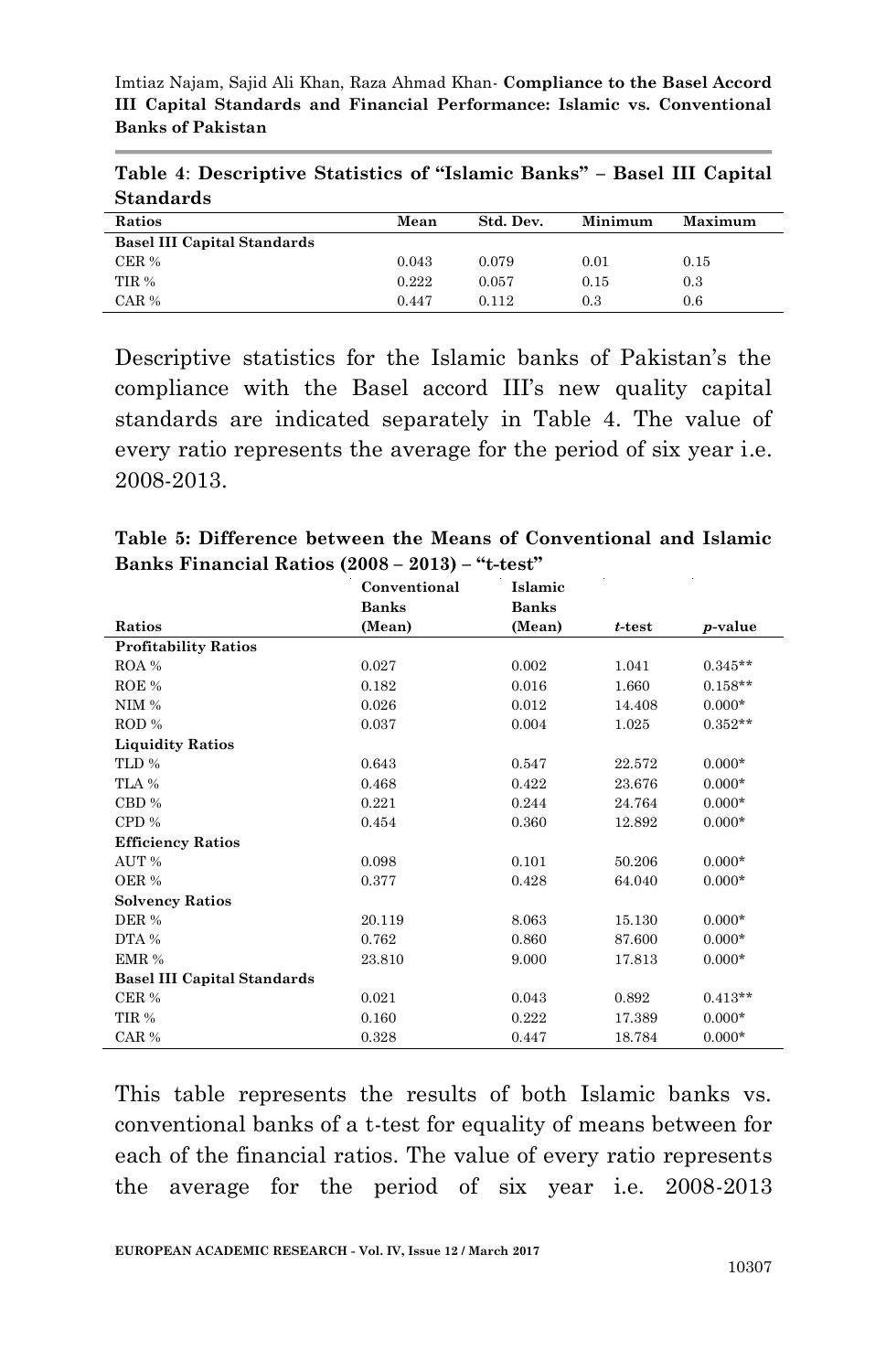conventional banks in 1st column and Islamic banks in 2nd column accordingly. The value in the  $3<sup>rd</sup>$  column is the coefficient of determination and \* indicates significance at the 1 percent levels. The significance values are given in 4th column.

# **CONCLUSION**

The main purpose of study to evaluates the financial performance of conventional and Islamic banks of Pakistan by using financial ratio analysis for the period of 2008 to 2013 under the umbrella of capital standard Basel accord III. It is also indicates that which banking system is better comply with the requirements of Basel accord III capital standards. Total twenty-two banks, while seventeen conventional and five Islamic banks were analyzed for the period of six years and every bank supposed to treat as equal irrespective of their sizes. To disseminate the financial performance of the both types of banks Islamic and conventional banks of Pakistan the financial ratios (profitability, liquidity, efficiency, solvency and Basel accord III capital standard) were applied on the data of concerned bank which was fetched form their annual reports. The profitability, liquidity and solvency ratios of conventional banks are higher as compare to Islamic banks and efficiency ratios of Islamic banks are higher as compare to conventional banks. The difference between Islamic and conventional banks is significant at level 1% in term of NIM, TLD, TLA, CPD, CBD, AUR, OER, DER, DTA, EMR, TIR and CAR. The difference between Islamic and conventional banks is insignificant in term of ROA, ROE, ROD and CER. However, the results reveal that the Islamic banks are more efficient as compare to conventional banks.

It is also observed that the both types of banks of Pakistan conventional and Islamic are performing better but not fulfill and comply the requirements of Tier I capital ratio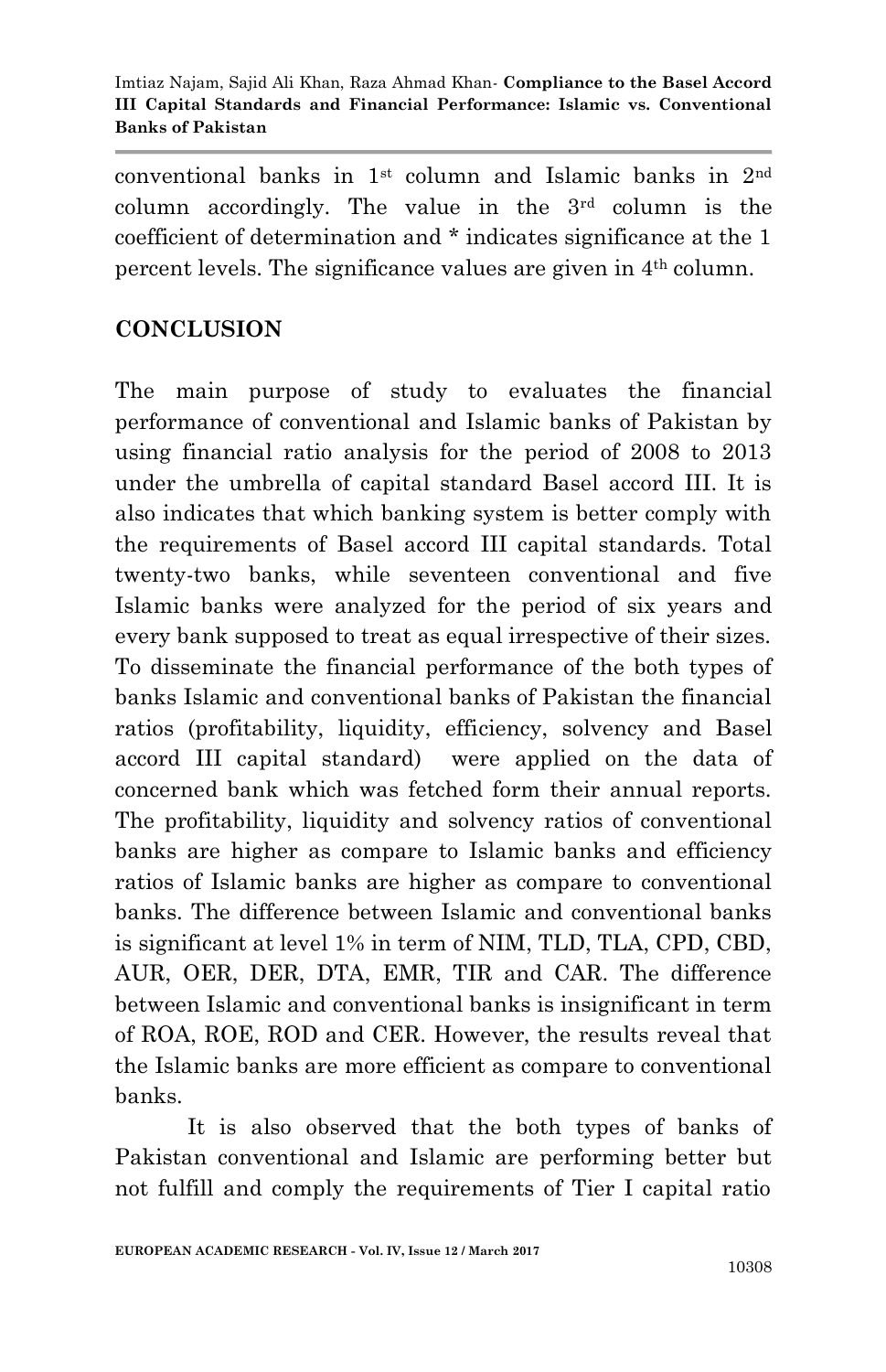under the umbrella of Basel accord III capital standards. Therefore, it is suggested that in future perspective the Basel accord is standard where in banks growth become more and improve their efficiency and profitability as well.

The study is limited in several manners; some of annual reports which are available publically do not contain adequate detail for better and accurate analysis. Both the types of banks treated equally as whole, irrespective of their sizes.

#### **REFERENCES**

- 1. Ahmed, H., Asutay, M., & Wilson, R. (2014). *Islamic Research and Training Institute of The Islamic Development Bank and The Durham Centre for Islamic Economics and Finance.*
- 2. Ahmed, R., Siddiqui, K., & Immamuddin, M. (2010). Islamic Banking in Pakistan – Problems and Prospect.
- 3. Akhtar, W. (2010). Risk management in Takaful. *Munich Personal RePEc Archive (MPRA)* , MPRA Paper No. 40005, posted 16. July 2012 13:30 UTC http://mpra.ub.uni-muenchen.de/40005/.
- 4. Alam, N. (2012). The Impact of Regulatory and Supervisory Structures on Bank Risk and Efficiency: Evidence from Dual Banking System. *Asian Journal of Finance & Accounting , IV* (I).
- 5. Al-Hares, O. M., AbuGhazaleh, N. M., & El-Galfy, A. M. (2012). Financial Performance And Compliance With Basel III Capital Standards: Conventional Vs. Islamic GCC Banks. *Las Vegas International Academic Conference.*
- 6. Al-Maraj, R. M. (2011). Relevance of international standards to the Islamic financial industry. *13th*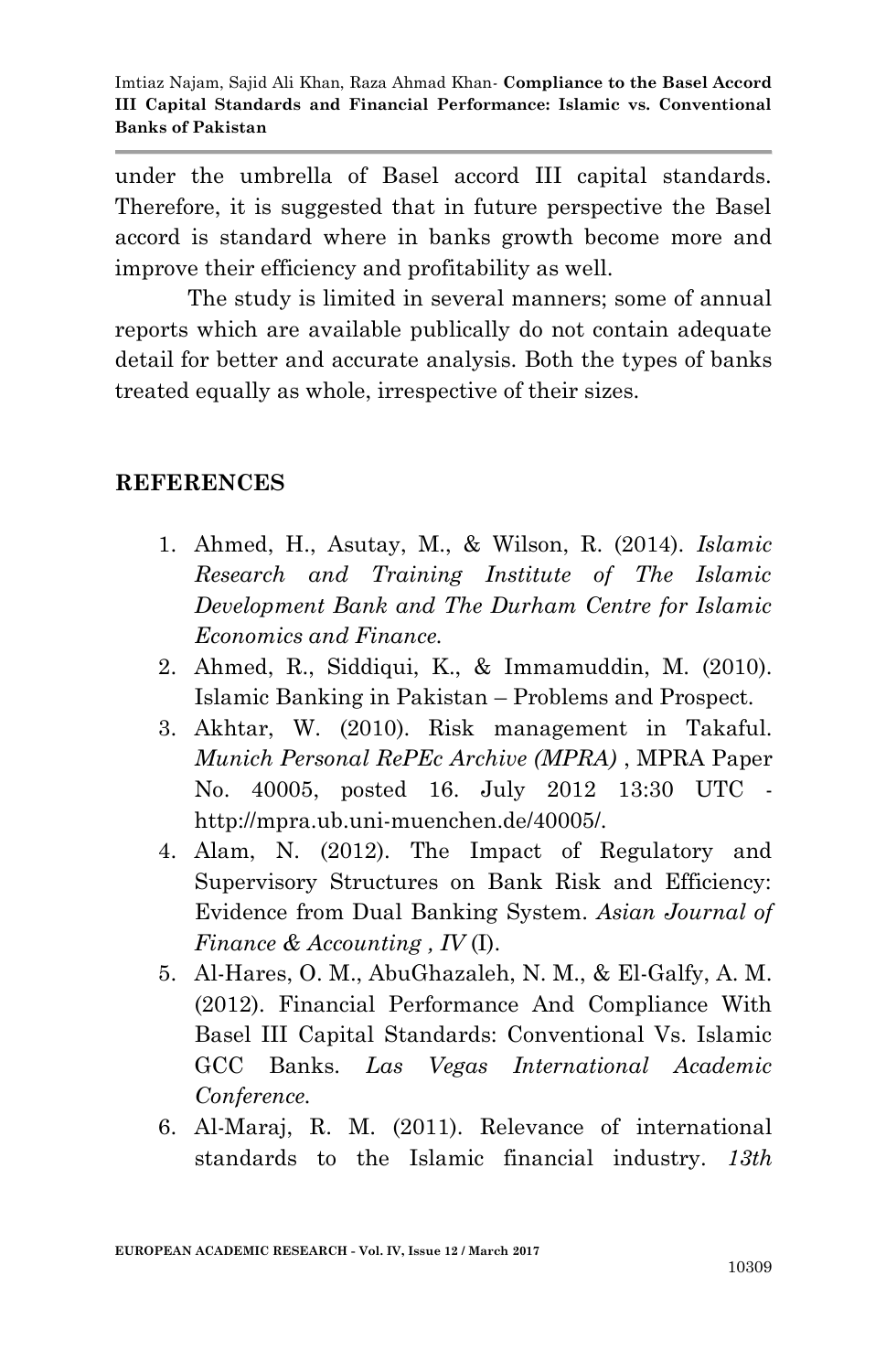*AAOIFI – World Bank Annual Conference on Islamic Banking and Finance.* Manama.

- 7. Al-Monayea, E. (2012). Selecting the Right Business Model in Islamic Banking. *Global Islamic Finance Forum 2012.*
- 8. Awang Mohammad, M. N. (2013). BASEL III Implementation: Challenges and Opportunities in Brunei Darussalam. In *BASEL III Implementation: Challenges and Opportunities* (pp. 73-86).
- 9. Bitar, M. (2012). Basel-III Requirements and Stability/Risk Relationship of Islamic and Conventional Banks. *Preliminary version* .
- 10. Cihak, M., & Hesse, H. (2008). Islamic Banks and Financial Stability: An Empirical Analys. *14th World Islamic Banking Conference in Bahrain.*
- 11. Datuk. (2013). The Significance of Supervision and Regulation in Islamic Finance. *INCEIF-Abdullah Chan Seminar: The Islamic Financial Services Act 2013.*
- 12. Demirguc-Kunt, A., & Huizinga, H. (2000). Financial Structure and Bank Profitability. *Economics and Development* .
- 13. Dongcheol, Y. (2012). 3rd International Conference On Business and Economic Research ( 3rd ICBER 2012 ) Proceeding.
- 14. El-Galfy, A., & Khiyar, K. A. (2012). Islamic Banking And Economic Growth. *The Journal of Applied Business Research* , Volume 28, Number 5.
- 15. HARZI, A. (2012). The impact of Basel III on Islamic banks: A theoretical study and comparison with conventional banks. *Ethics and Financial Norms.*
- 16. Harzi, A. (2012). The impact of Basel III on Islamic banks: A theoretical study and comparison with conventional banks. *ethics and financial norms* .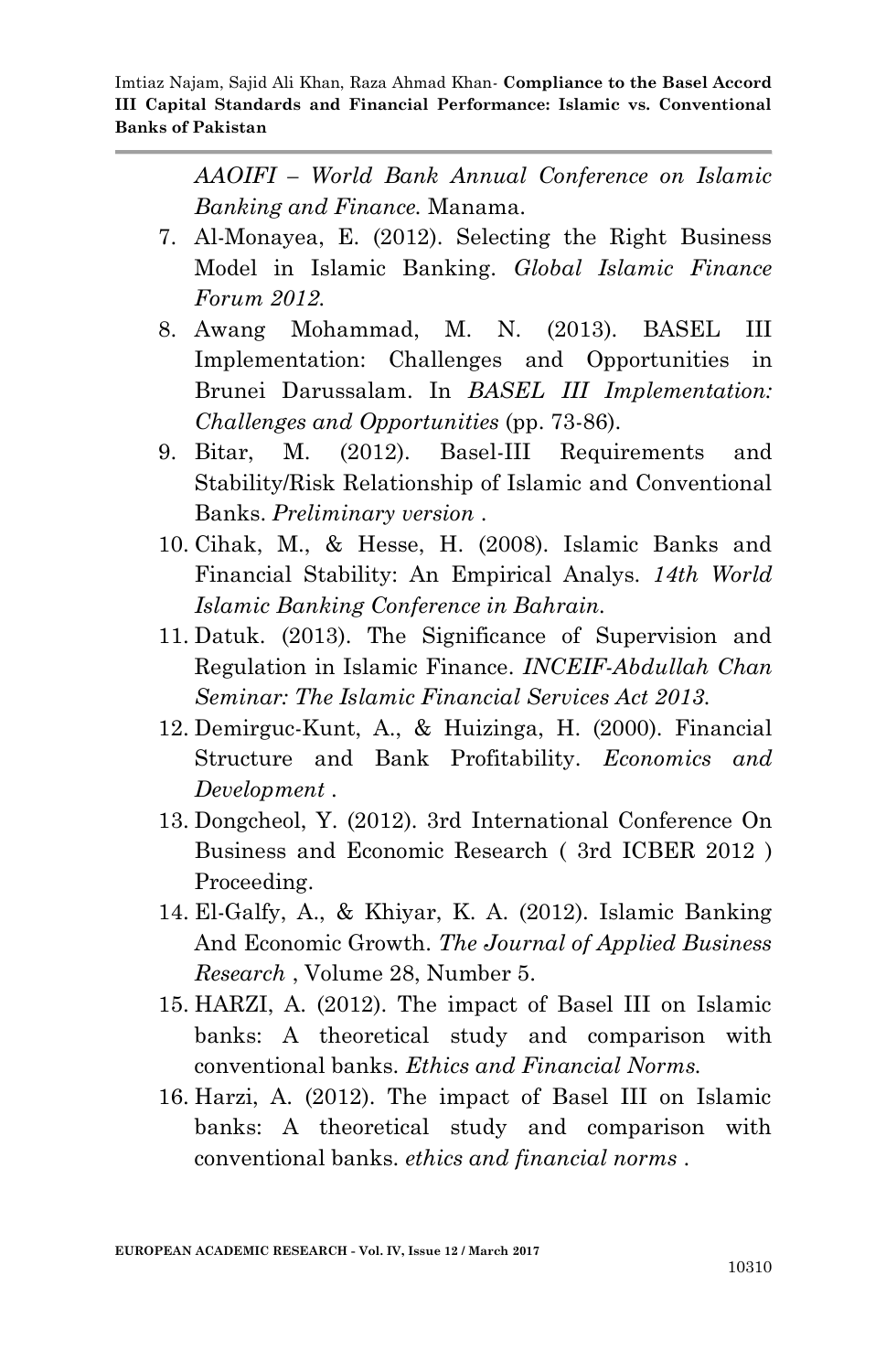- 17. Hersh, E. S. (2011). Islamic Finance and International Financial Regulation. *Spring* .
- 18. Hussain, M. S., Ramzan, M., Ghauri, M. S., Akhtar, W., Naeem, W., & Ahmad, K. (2012). Challenges and failure of Implementation of Basel Accord II and reasons to adopt Basel III both in Islamic and Conventional Banks. *International Journal of Business and Social Research (IJBSR)* , 149 - 172.
- 19. Ioana, V. R., & Madalina, B. I. (2013). BASEL III Implications of the New Agreement upon the Banking Systems. *Annals of the "Constantin Brancusi" University of Targu Jiu, Economy Series.*
- 20. IOANA, V. R., & MADALINA, B. I. (2013). BASEL III Implications of the New Agreement upon the Banking Systems. *Annals of the "Constantin Brancusi" University of Targu Jiu, Economy Series.*
- 21. Kader, J., & Asarpota, A. (2007). Comparative Financial Performance of Islamic vs Conventional Banks in the UAE. *Annual Student Research Symposium & First Chancellor's Undergraduate Research Award at UAE University.*
- 22. Khorshid, A. (2011). Retrieved from Basel III in support of the Islamic banking principal: http://www.english.globalarabnetwork.com/2010122284 32/Finance/basel-iii-in-support-of-the-islamic-bankingprincipal.html
- 23. Masood, O., & Fry, J. M. (2011). Risk management and the implementation of the Basel Accord in emerging countries: An application to Pakistan. *Munich Personal RePEc Archive (MPRA)* .
- 24. Mounira, B. A., & Anas, E. (2008). Managing Risks and Liquidity in an Interest Free Banking Framework: The Case of the Islamic Banks. *International Journal of Business and Management* , Vol. 3, No. 9.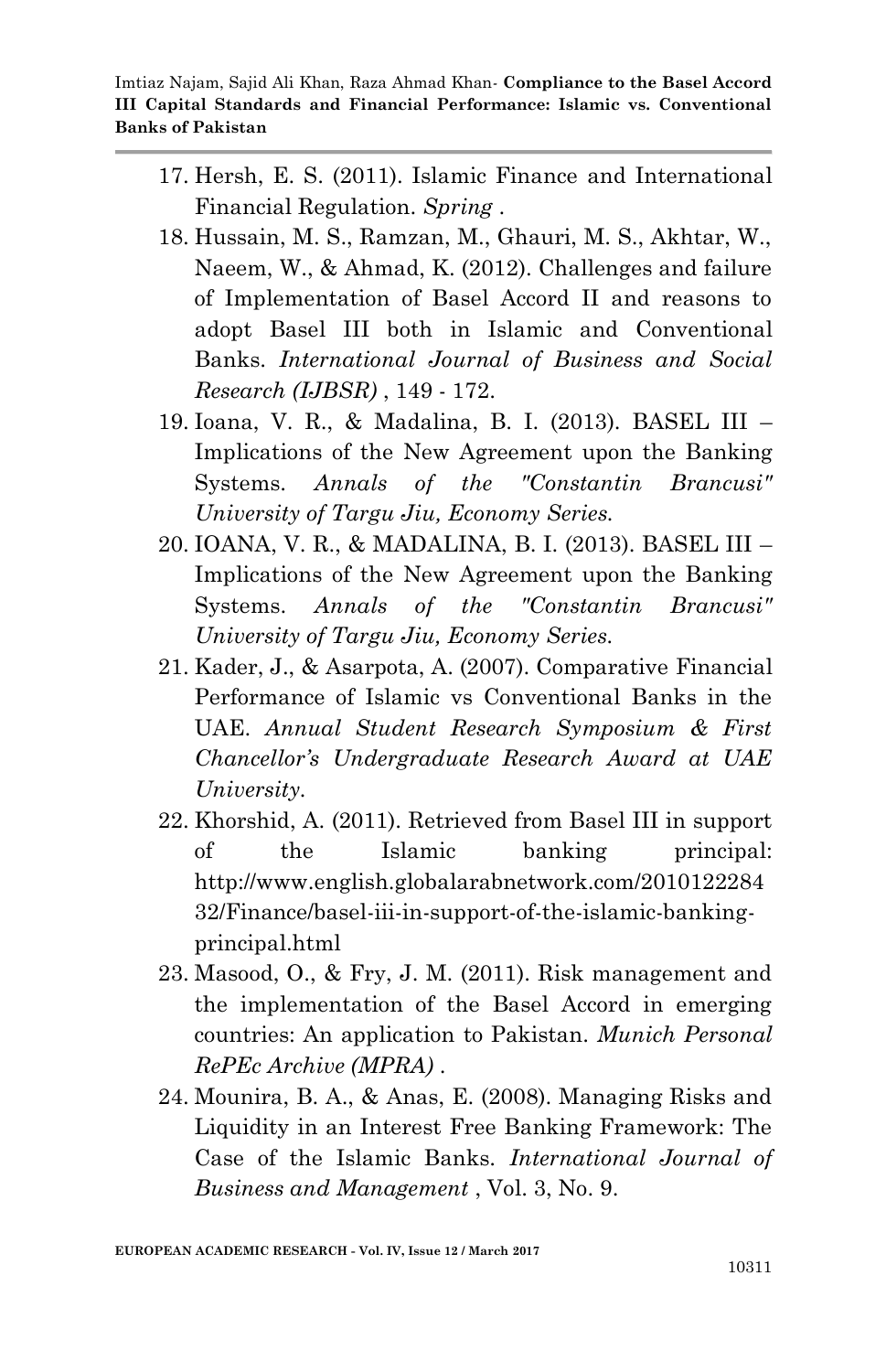- 25. Olson, D., & Zoubi, T. (2008). Using Accounting Ratios to distinguish between Islamic and Conventional Banks in the GCC Region. *The International Journal of Accounting* , 45-65.
- 26. Parashar, S., & Venkatesh, J. (2010). How did Islamic banks do during global financial. 35-52.
- 27. Rahman, R. A., Noor, S. B., & Ismail, T. (2013). Governance and Risk Management: Empirical Evidence from Malaysia and. *International Journal of Finance & Banking Studies (IJFBS) , II*, 21-33.
- 28. Rajhi, W., & Hassairi, S. A. (2012). Capital Structure and Financial Risks in Non-Conventional Banking System. *http://dx.doi.org/10.5539/ijef.v4n4p252* .
- 29. Rania, S. (2012). Risk management in Islamic banks: the black box phenomenon. *New Horizon* .
- 30. Reyazat, F. (2013). Capital Adequacy and Implementation of Basel III In Islamic Banks. *22nd Annual Conference on Monetary and Exchange Rate Policies.*
- 31. Ross, S. A., Westerfield, R., & Jaffe, J. F. (2005). *Corporate Finance.* McGraw-Hill/Irwin.
- 32. Sehrish, S. e. (2012). Financial Performance Analysis of Islamic Banks and Conventional Banks in Pakistan: A Comparative Study. *Interdisciplinary Journal of Contemporary Research Business* , V. No. 5.
- 33. Shamsuddin, M. S. (2013). BASEL III Implementation: Challenges and Opportunities in Malays. In *BASEL III Implementation: Challenges and Opportunities* (pp. 181- 205).
- 34. Turk-Ariss, R. (2010). Competitive conditions in Islamic and conventional banking: A global perspective. *Review of Financial Economics*, 101-108.